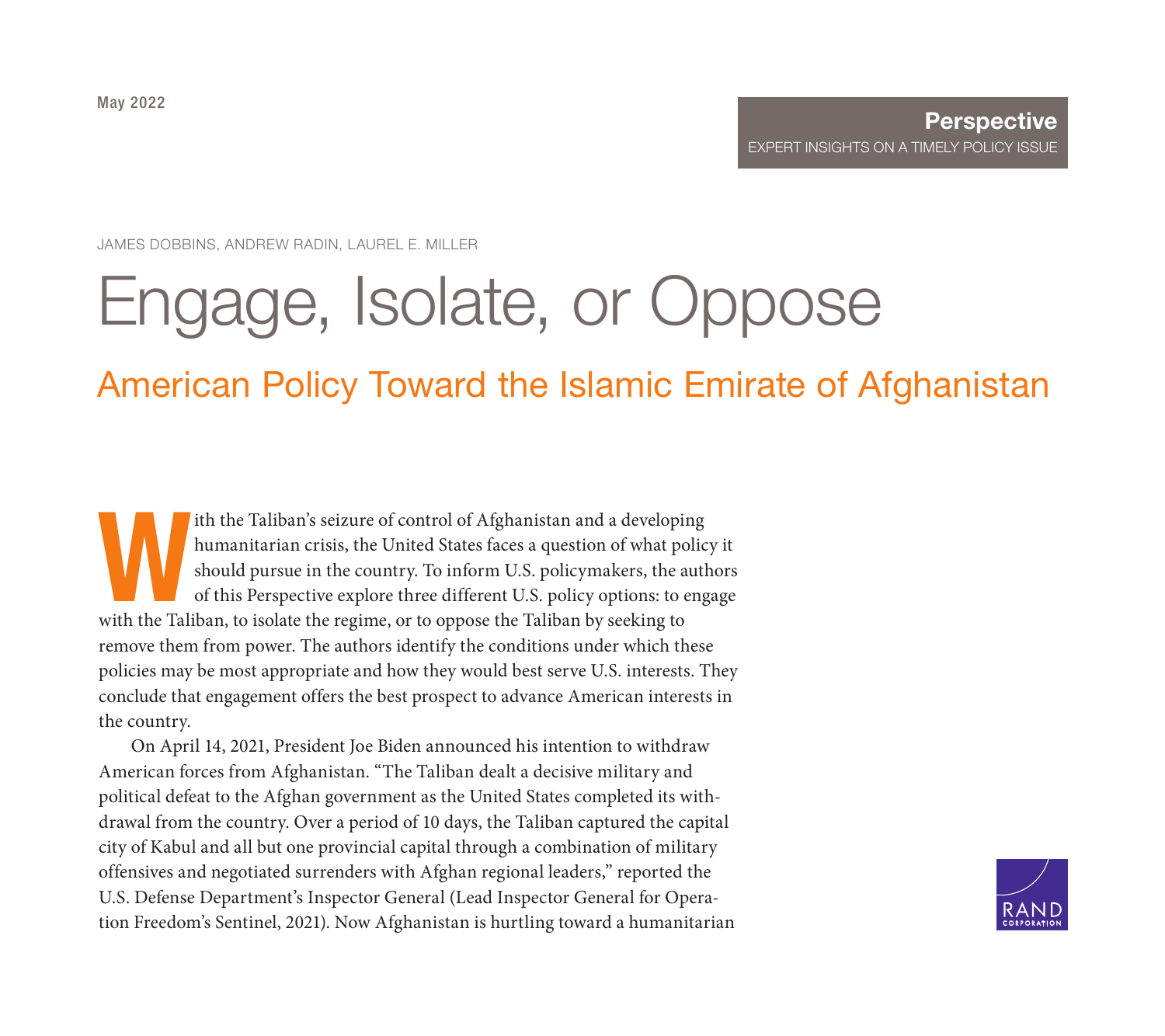catastrophe, as its banking system approaches collapse, its currency is at risk of hyperinflation, and its population faces impoverishment and even starvation. The United States, which shares responsibility for these developments, needs to move quickly to determine its policy toward Afghanistan and its relationship with the new government. Failure to make a clear choice of policy orientation means persisting with the status quo by default rather than determination and risks separate U.S. agencies working at cross-purposes as they pursue distinct missions of counterterrorism, aid delivery, diplomatic dialogue, and sanctions enforcement.

The United States has two principal remaining interests in Afghanistan: the safety of the American people and the well-being of the Afghans, including but not limited to those who worked closely with the United States. Relations with the Islamic Emirate of Afghanistan could run the gamut from limited cooperation to outright opposition. The United States could engage the Taliban regime, seek to isolate it, or even seek to overthrow it. Determining the most desirable U.S. policy requires understanding the conditions under which these options are most appropriate

#### **Abbreviations**

| <b>ISIS-K</b> | the Islamic State of Iraq and Syria-Khorasan |  |  |
|---------------|----------------------------------------------|--|--|
|               | Province                                     |  |  |
| <b>NGO</b>    | nongovernmental organization                 |  |  |
| <b>OFAC</b>   | Office of Foreign Assets Control             |  |  |
| <b>SDGT</b>   | <b>Specially Designated Global Terrorist</b> |  |  |
| <b>TTP</b>    | Tehrik-e-Taliban Pakistan                    |  |  |
| UN            | <b>United Nations</b>                        |  |  |

and how well each would serve U.S. interests. For analytical purposes, we begin by treating these three policy orientations as discrete options, although they might be better viewed as a spectrum of incentives and escalating pressures designed to influence Taliban behavior.

## U.S. Interests in Afghanistan

With the departure of American forces and the collapse of the Islamic Republic, the United States has a continuing security interest in preventing Afghanistan from becoming a base for extremist groups bent on attacking it or its allies. It also has a moral and reputational interest not only in securing the departure of Americans and Afghans endangered because of their prior support for American efforts but also in helping the much larger number of Afghans who remain in the country to preserve at least some of the political, social, and economic gains of the past 20 years.

The first U.S. interest is to prevent Afghanistan from serving as a safe haven for terrorist groups that aim to sponsor attacks against the United States. Multiple administrations have prioritized preventing terrorism as the key U.S. interest in Afghanistan. President Biden argued that this original mission had been achieved by the time Osama bin Laden was killed in 2011 but promised that there would be a continuing U.S. effort to prevent such attacks in the future, using bases and assets outside of Afghanistan (White House, 2021a; White House, 2021b). Similarly, counterterrorism was at the center of President Trump's and President Obama's rhetoric in explaining their strategies for Afghanistan (U.S. Embassy and Consulates in India, 2021; White House, 2009).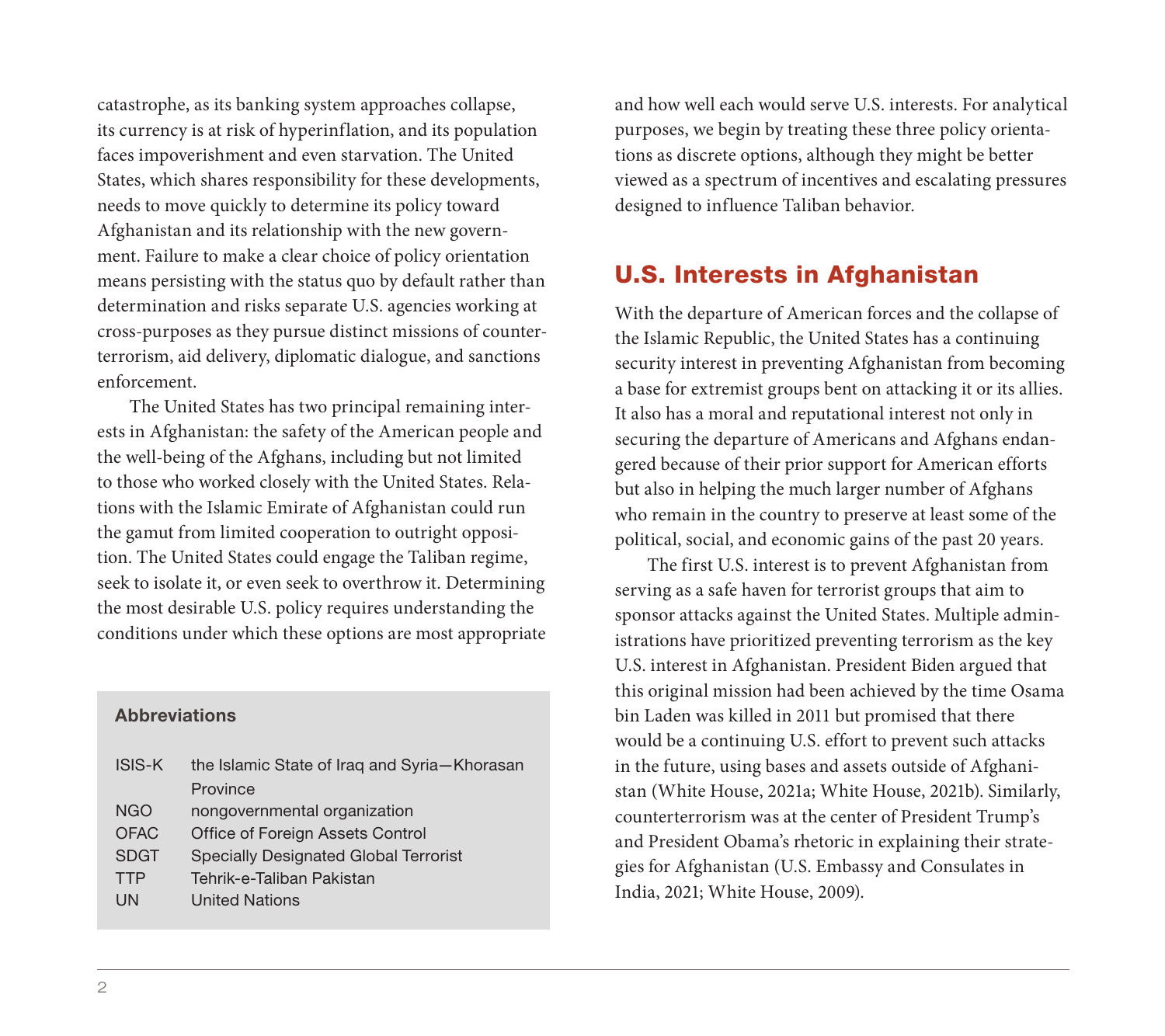The intensity of the U.S. interest in countering terrorism threats emanating from Afghanistan, and hence the level of resources committed to address them, depends on a judgment of the magnitude of the threats, as well as how they compare with those from other locations, such as Yemen or West Africa. President Biden explained his decision to remove U.S. forces from Afghanistan in part by arguing that the threat from Afghanistan no longer justifies the presence of U.S. forces but could be adequately dealt with by using assets and capabilities located elsewhere (White House, 2021b).

The Taliban's takeover does not obviate the threat of terrorism from Afghanistan, even though the Taliban committed to prevent attacks on the United States or its allies from Afghanistan in a February 2020 agreement with the United States ("Agreement for Bringing Peace to Afghanistan Between the Islamic Emirate of Afghanistan Which Is Not Recognized by the United States as a State and Is Known as the Taliban and the United States of America," 2020). Open sources report that the two most capable groups, al Qaeda (including its al Qaeda in the Indian Subcontinent affiliate) and the Islamic State of Iraq and Syria—Khorasan Province (ISIS-K) have some local capabilities but do not presently appear poised to strike internationally. According to United Nations (UN) reporting, al Qaeda retains close ties with the Taliban and has a current membership of "several dozen to 500 persons" (UN, 2021, pp. 12–13). ISIS-K is an affiliate of the ISIS core in the Middle East. The group emerged in 2015–2016 and grew to hold territory in eastern Afghanistan but suffered territorial losses in 2020 through a combined campaign by the Taliban, the United States, and the Afghan government. As of June 2021, UN reporting saw approximately 1,500–

2,200 fighters concentrated in Kunar and Nangarhar provinces (UN, 2021). There are also cells active elsewhere in Afghanistan, including in Kabul, where ISIS-K perpetrated a suicide bombing against the airport in August 2021 that killed 13 U.S. servicemembers and as many as 170 civilians (Nossiter and Schmitt, 2021). ISIS-K has a history of targeting the Hazaras, a Shia minority of Afghanistan, and since August 2021 it has continued attacks against this group and against its long-standing enemy, the Taliban (Sayed, 2021).

Under Secretary of Defense for Policy Colin Kahl provided Congress with an assessment in October 2021 that ISIS-K "could potentially" carry out attacks from Afghanistan within 6–12 months, while al Qaeda could undertake similar actions within one to two years (Shinkman, 2021). There are also terrorist groups with smaller presences in Afghanistan, including the Tehrik-e-Taliban Pakistan (TTP) or Pakistani Taliban, which has previously conducted attacks in Pakistan; the Islamic Movement of Uzbekistan; and the Eastern Turkistan Islamic Movement, which is a particular concern for China (Thomas, 2021).

The United States also has a moral and reputational interest in the fate of the Afghan people. This involves ensuring freedom of movement for Americans and Afghans who aided the United States and its allies and who wish to leave the country and helping those Afghans who remain to avoid a humanitarian disaster and, ideally, to preserve some of the political, social, and economic gains of the last 20 years. In a statement on September 3, 2021, for example, Secretary of State Antony Blinken spoke both of U.S. efforts to enable Afghanistan to depart and U.S. "expectations" of the Taliban, such as "inclusive government" and "upholding the basic rights of Afghans,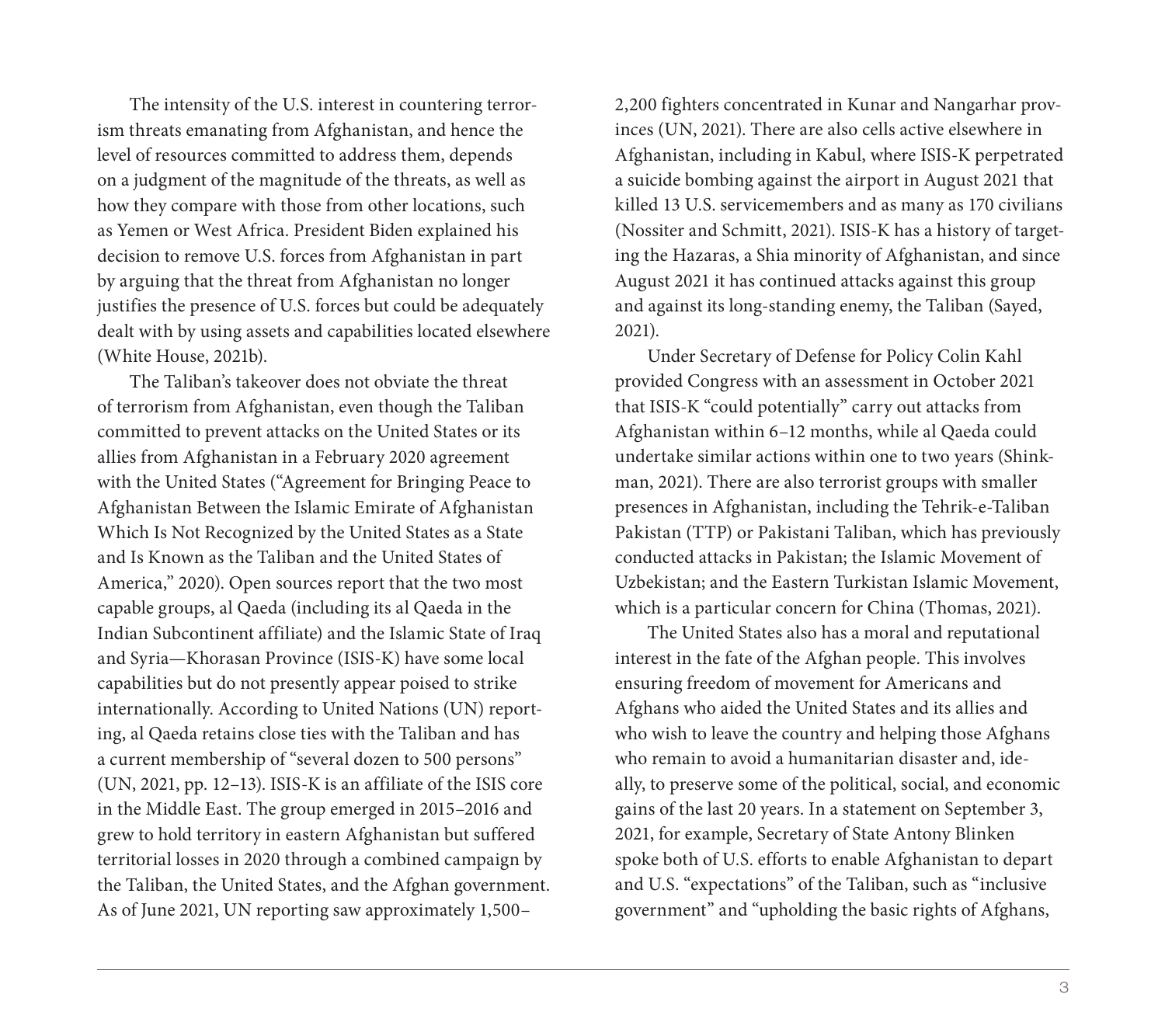Some level of engagement would be necessary to help arrest Afghanistan's economic free fall.

including women and minorities" (White House, 2021b; U.S. Department of State, 2021). As the Afghanistan Study Group wrote in a bipartisan, congressionally mandated report, "Our long involvement in Afghanistan has resulted in achievements that are in our interest to preserve" (Afghanistan Study Group , 2021). These gains had included a 75-percent increase in real income per capita, an 18-percentage-point gain in youth literacy, and gains for women and girls, including a 33-percentage-point gain in secondary education enrollment (World Bank, undated).

Although Afghanistan is often pictured as a prize in the "great game" of nations, we do not see a U.S. interest in entering a great power competition for influence there. Afghanistan has proved more a burden than an asset and is better conceived of as a common challenge than a source of great power discord.

Beyond Afghanistan, the United States has an interest in maintaining consistency in its human rights advocacy and avoiding any appearance of tolerance for Taliban misbehavior.

## Alternative Approaches to Dealing with the Islamic Emirate of Afghanistan

We next examine three broad options for U.S. policy toward a Taliban-governed Afghanistan: engagement, isolation, and opposition. We distinguish somewhat sharply among these for analytical purposes. We recognize, however, that the eventual approach chosen is likely to include elements of at least engagement and isolation, although even opposition has its adherents and might become attractive under some conditions.

## Engagement

A policy of engagement with the Taliban regime offers the prospect of advancing U.S. interests to the degree that the Taliban show some willingness to engage constructively in return. Engagement would become more effective the more comprehensively it is practiced by other Western donor governments and by influential governments in Afghanistan's region and the more coordinated these governments' messages to the Taliban are. If various governments' engagement policies are not mutually reinforcing, the Taliban will likely seek to exploit differences, selectively meeting expectations of different countries. Some level of engagement would be necessary to help arrest Afghanistan's economic free fall.

Engagement would entail seeking to influence how the Taliban governs and to elicit counterterrorism cooperation through direct bilateral diplomatic and intelligence contacts, multilateral diplomacy, the possibility of some forms of assistance beyond humanitarian aid, and the possibil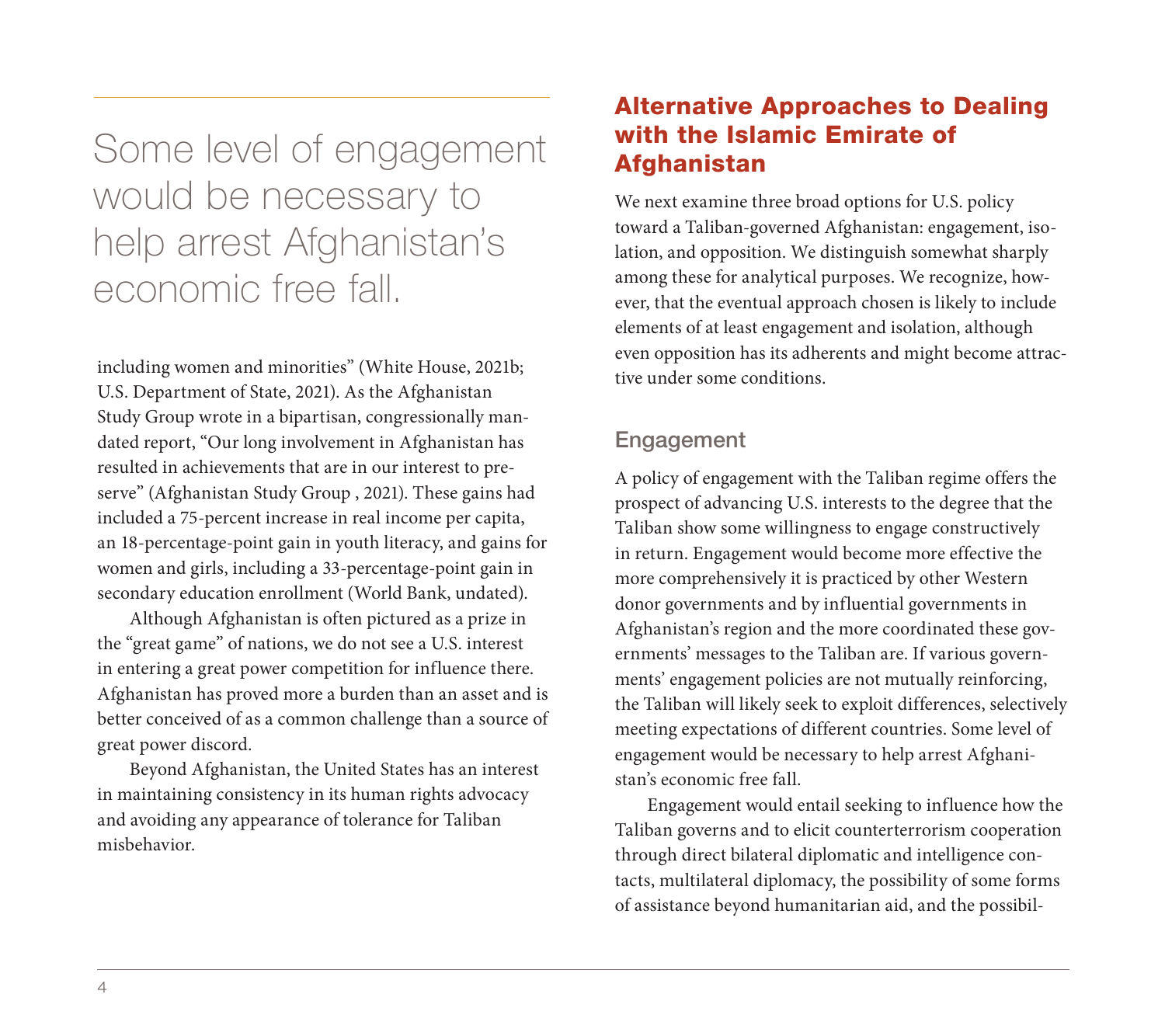ity of sanctions relief. In its most forward-leaning form, engagement would also include official recognition of the Taliban's declared "Islamic Emirate of Afghanistan" as the country's government and reopening of the U.S. embassy in Kabul. In a more tentative form, this policy option would include continued operation of the diplomatic outpost that the United States has set up in Doha, Qatar, to manage Afghanistan affairs and to undertake some contacts with the Taliban. A middle ground could include restoring and routinizing the possibility for U.S. diplomats and other officials to visit Kabul and de facto treating the Taliban as the acknowledged government even without official recognition.<sup>1</sup>

## Motivation and Rationale

Even though engagement is not likely to fundamentally modify Taliban behavior, particularly with respect to their domestic policies, it offers the possibility for some satisfaction of U.S. interests. Because the Taliban has already demonstrated over the last two decades that it is prepared to absorb the costs of resisting enormous U.S. military pressure, expecting the withholding of diplomatic recognition and financial aid to yield much leverage would be unrealistic. Even if this option is unlikely to fully realize U.S. objectives, it provides a means to influence the Taliban while allowing flexibility to adapt to a changing situation in Afghanistan through variation in the intensity of engagement. Because the current situation in Afghanistan is rife with uncertainty—as to how the Taliban will govern, what challenges to their cohesion and grip on power they will face, and how severe the current economic deterioration will be—it is impossible to be highly confident about

how much or how little influence engagement might produce over time.

An engagement policy would not be irreversible and could be used in a testing-the-waters mode. However, a go-slow approach on measures to help stabilize the Afghan economy would exacerbate the humanitarian crisis in ways that could have long-term consequences in terms of Afghans' well-being and growth in anti-Western sentiment.

Engagement is the only one of the three policy approaches that would offer the Taliban positive incentives to honor their counterterrorism commitments in the agreement with the United States that they signed in February 2020—an agreement that they continue to reference as a touchstone for their relationship with Washington (Mujahid, 2021). In that agreement, the Taliban promised to prevent any groups or individuals in Afghanistan from posing a threat to the security of the United States or its allies ("Agreement for Bringing Peace to Afghanistan Between the Islamic Emirate of Afghanistan Which Is Not Recognized by the United States as a State and Is Known as the Taliban and the United States of America," 2020). The Taliban continue to call for the United States to fulfill its commitments to sanctions relief in that same agreement, indicating that they believe (or at least purport to believe) that the deal remains valid, so long as it is reciprocally implemented.

For an engagement policy to be sustained, the United States would need to define realistically limited expectations of the Taliban and ensure that all elements of the U.S. government operate within that framework.

Some level of engagement would be needed for the United States to contribute substantially to stemming the dramatic impoverishment of Afghanistan and severe deg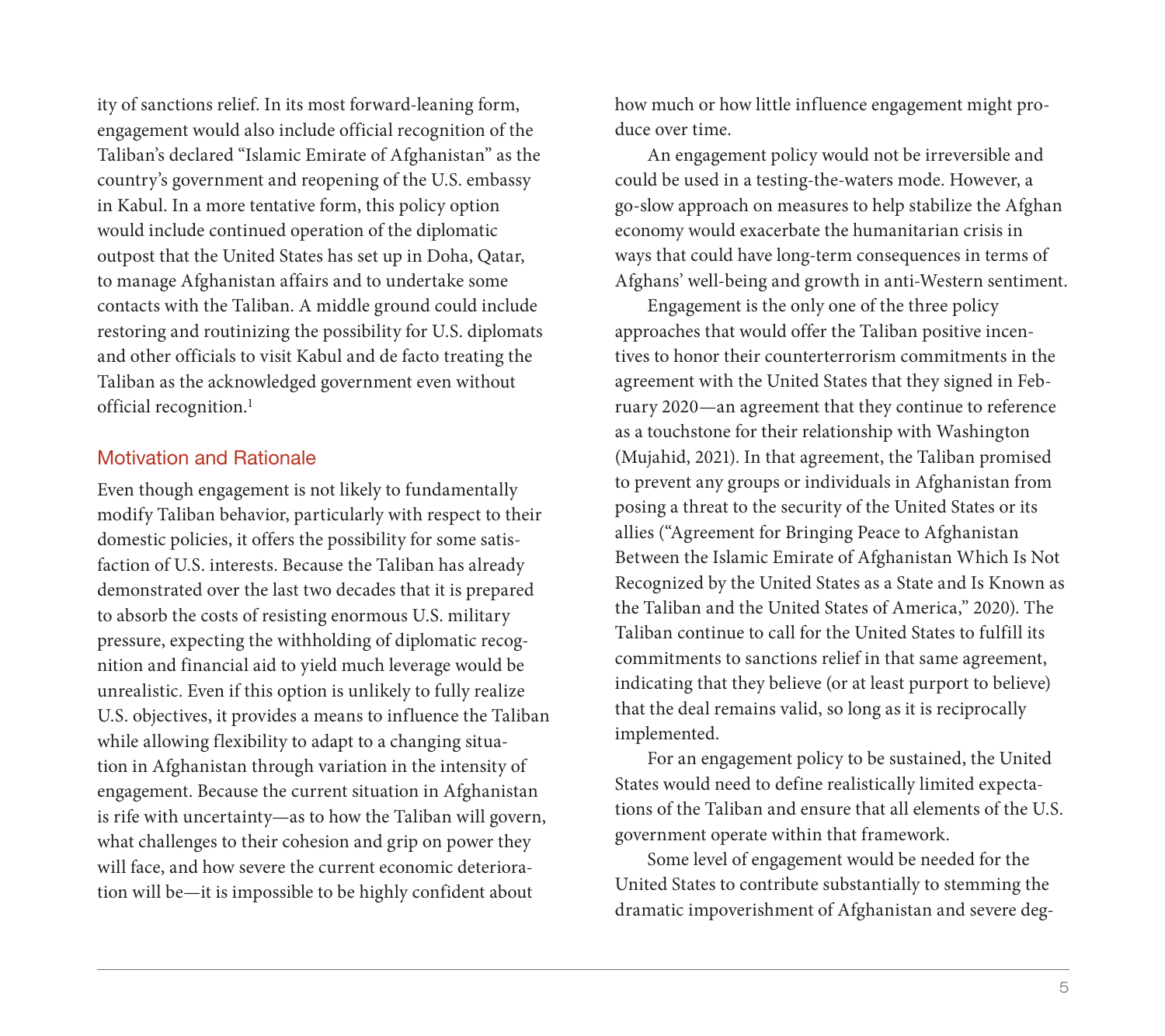radation of public services. Afghanistan already was suffering a growing humanitarian crisis as well as economic decline before the Taliban takeover, but conditions have sharply worsened since then (International Crisis Group, 2021). The United Nations Development Program has warned that "Afghanistan teeters on the brink of universal poverty," with as much as 97 percent of the population at risk of falling below the poverty line by mid-2022 (United Nations Development Program, 2021). In September 2021, the World Food Program estimated that only 5 percent of Afghan households had enough to eat every day (World Food Program, 2021a), and a month later it assessed that Afghanistan was set to become the world's largest humanitarian crisis (World Food Program, 2021b). Continued decline could lead to growing refugee flows or, potentially, state collapse, thereby providing a more fertile ground for terrorist groups.

Although life-saving humanitarian aid for basic needs can mitigate some of the worst effects of the crisis, the situation cannot be stabilized and the worsening of the humanitarian disaster cannot be halted unless steps are taken to reignite economic activity. Donors' suspension of non-humanitarian foreign assistance upon the Taliban taking power, as well as the U.S. freeze of Afghanistan's central bank reserves (held mostly by the Federal Reserve Bank of New York [Nelson and Rappeport , 2021]), has caused an enormous and abrupt economic shock, including massive job losses, a liquidity crisis, and severe constraints on the Taliban regime's ability to pay for such requirements as civil servant salaries and imported power supplies (Trofimov and Shah, 2021). In light of Afghanistan's extreme aid dependency (under the prior government, public spending was about 75 percent funded by foreign donors,

and foreign aid was equivalent to about 40 percent of the gross domestic product [World Bank, 2021]), state failure is unlikely to be avoided without external resources beyond strictly humanitarian assistance. Most importantly, liquidity needs to be injected into the cash-starved economy, and normalized banking operations need to resume. The United States need not itself pour cash into the economy, but it would at least need to allow the World Bank and UN to move forward with proposals that are currently being developed but that could be easily blocked by Washington.

Finally, an engagement policy would enable the United States to avoid working against the grain of its regional partners' interests in seeing Afghanistan achieve relative stability. Notably, India has signaled that it is prepared to accept and make the best of the new political reality in Afghanistan (Haidar, 2021), as have Central Asian states with which the United States is cultivating relationships, particularly Uzbekistan. These governments signed a joint statement at an October 20, 2021, ten-nation meeting with the Taliban in Moscow (which the United States declined to attend) that called for "practical engagement" with the Taliban (Joint Statement of the Participants in the Moscow Forma Consultations on Afghanistan, 2021).

## U.S. Tools and Approach

## Diplomatic

Consistent diplomatic contact with the Taliban is the most basic requirement of an engagement policy. Without regular contact, the United States will be unable to clearly convey its expectations and gauge any evolution in Taliban receptivity to accommodating U.S. interests. Any kind of assistance beyond humanitarian would necessitate an understanding of conditions in Afghanistan and ability to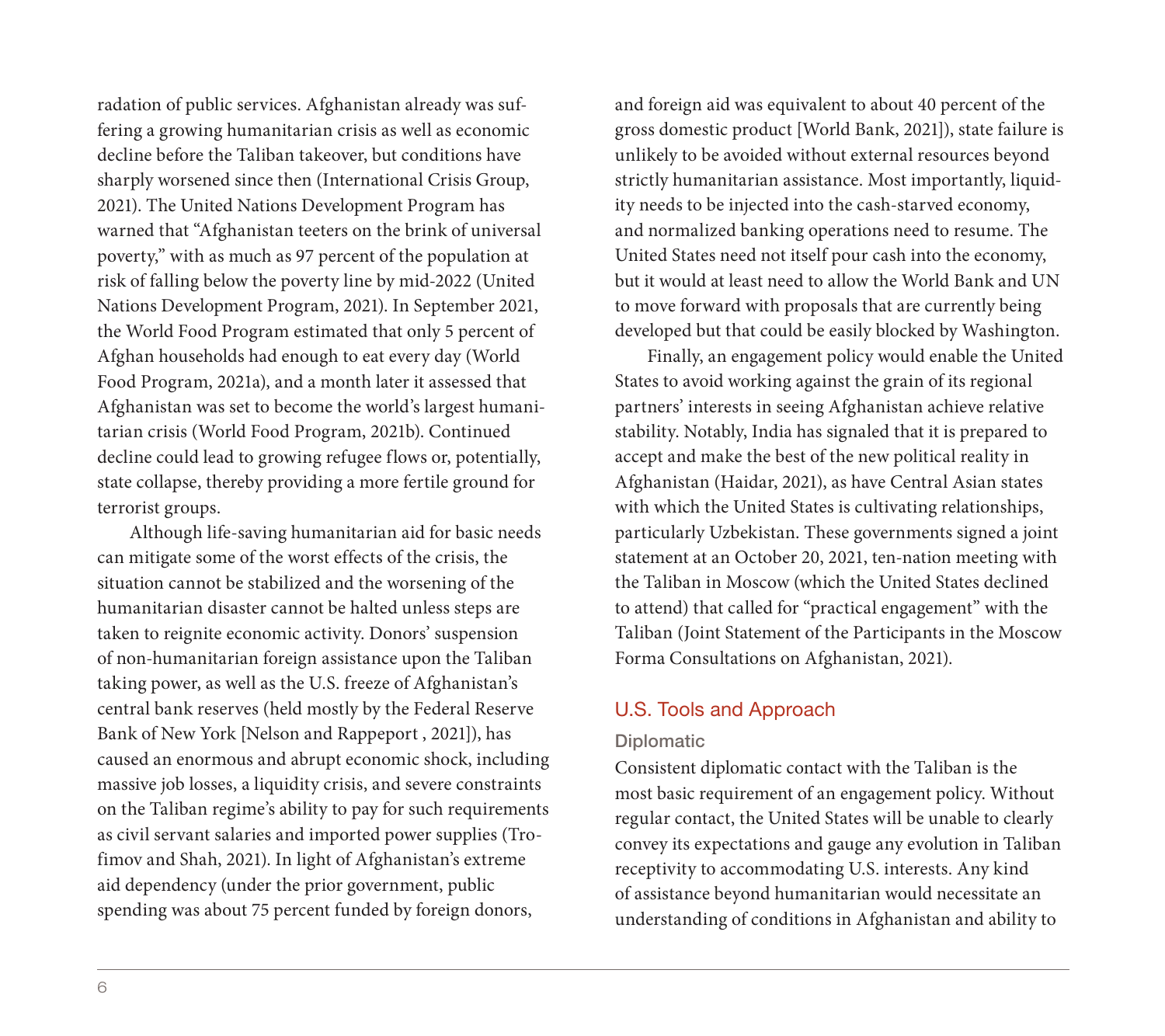The best way for the United States to maintain regular contact and develop insights into conditions on the ground would be to reestablish a diplomatic presence in Kabul.

monitor implementation that can only be achieved through regular diplomatic and development agency interaction with Afghan official counterparts and others working in the country. In addition, the less direct contact the United States has with the Taliban, the more Washington will be at a disadvantage as compared with more-engaged governments as all seek to influence Taliban priorities and actions in accordance with their own interests. Pakistan, China, Iran, and Russia are the most prominent among those leaning into engagement even while holding back on formal recognition for the time being.

The best way for the United States to maintain regular contact and develop insights into conditions on the ground would be to reestablish a diplomatic presence in Kabul. If the United States at some point officially recognizes the Taliban's Islamic Emirate as the government of Afghanistan, then it could reopen an embassy; before that point, the State Department could open an "office" (as it did in Pristina, Kosovo, prior to recognizing Kosovo as an independent state) or a U.S.-staffed "interests section," operating independently but nominally harbored by another state's embassy (as it long did in Havana, Cuba, in connection with the Swiss embassy).

A more minimalist engagement policy could involve maintaining the small diplomatic outpost covering Afghanistan that the State Department has established in Doha, Qatar, and authorizing official travel to Afghanistan from Washington and from Doha. Although the Taliban has so far been willing to engage with U.S. officials in Doha, its most important figures are not based there and they could become increasingly unwilling to travel regularly to Doha for meetings—an arrangement that, from their perspective, could be seen as being summoned by a reluctant interlocutor. Sustaining even limited, but morethan-intermittent, contact would likely require travel to Afghanistan.

Regardless of the intensity of engagement, the United States will need a contacts policy that identifies individuals with whom U.S. officials will not meet because their prior or ongoing activities are anathema to U.S. interests. A prime example is Sirajuddin Haqqani, whom the Taliban have put in charge of their Interior Ministry. As the key operational leader of the Haqqani faction of the Taliban, he was responsible for many of the most lethal attacks on U.S. and allied forces and on Afghans, and he is a U.S. designated terrorist (Raghavan, 2021). As part of a contacts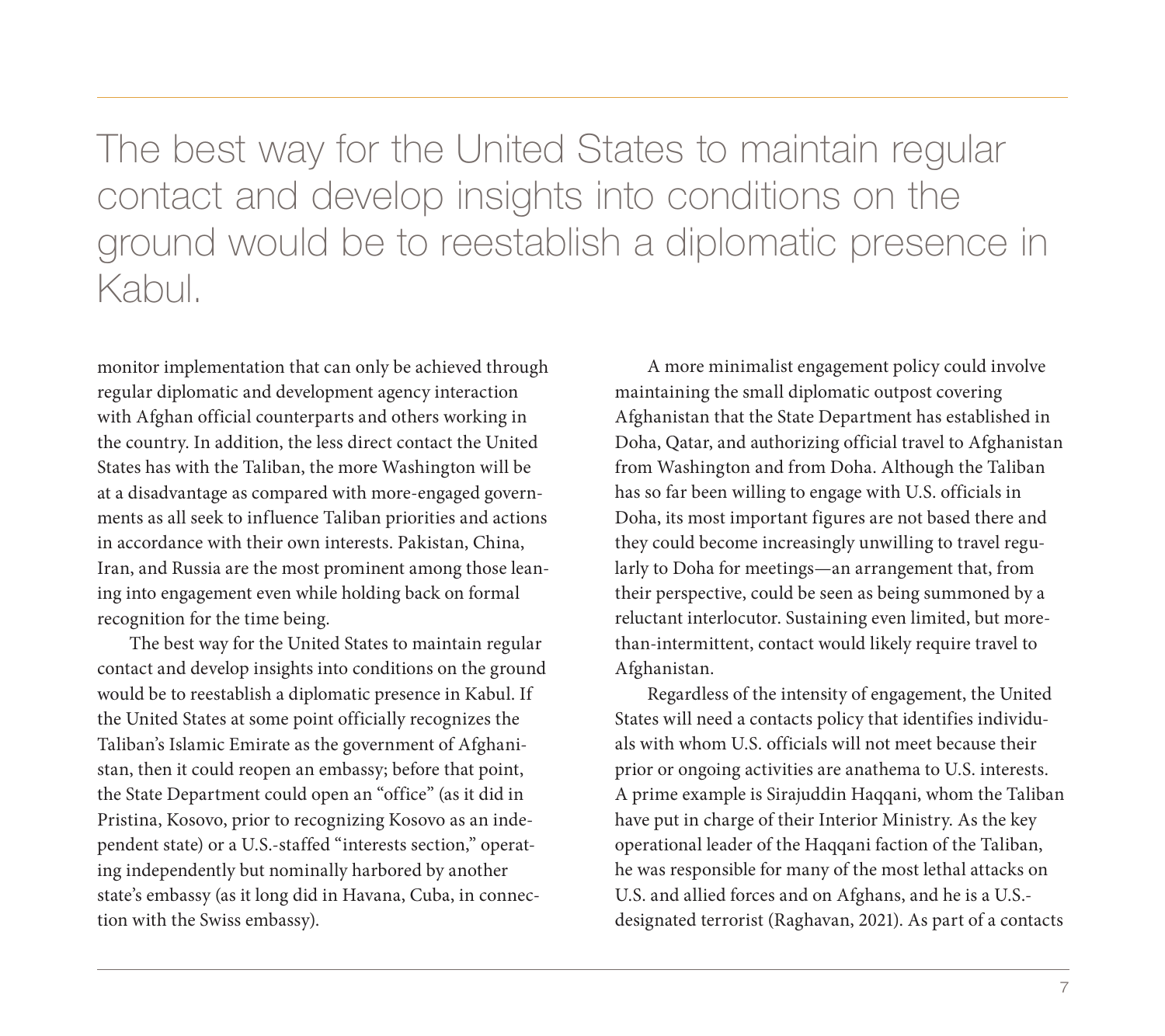policy, the United States will need to decide whether nocontact decisions based on past conduct are permanent or could be relaxed over time in the absence of ongoing activity contrary to U.S. interests.

Most governments are treating the Taliban without reservation as the de facto authority in Afghanistan, but none has yet formally recognized it. Given the inclination of all the major regional countries to accept (and, at least in the case of Pakistan, welcome) Taliban rule, decisions to recognize the regime as the legitimate government can be expected over time, assuming that the Taliban stay in control of the country. This situation would likely create pressure to credential the Taliban-designated ambassador to the UN (Nichols, 2021), giving the regime Afghanistan's seat at the UN—an important symbol of international legitimacy. The United States would then be faced with the question of whether to accept or object to the credentialing of the Taliban ambassador (even though it cannot unilaterally block such a move).2 This is one reason why a policy of ambiguity about whether the United States will recognize the Taliban will have an expiration date. Eventually, though the timing is presently not possible to predict, the United States will need to clarify its stance on recognition beyond a temporizing wait-and-see mode, at which point a firm nonrecognition position would conflict with engagement.

Nonrecognition might also limit the U.S. ability to take steps to relieve Afghanistan's economic crisis, particularly potential unfreezing of the central bank reserves. But, as a practical matter, the legal technicalities of the linkage are mostly irrelevant because the political and policy considerations that would weigh against recognition are the same ones that would weigh against releasing the reserves.<sup>3</sup>

So long as the reserves remain frozen, however, this issue will remain a major concern for the Taliban and will be an obstacle to engagement.

#### Humanitarian and Economic Aid

Under any policy approach, the United States can and should continue to provide humanitarian assistance to the Afghan people on the basis of humanitarian principles and without regard to the political administration of the Afghan state. This type of aid is being delivered through international organizations and nongovernmental organizations (NGOs) and does not require U.S. direct interaction with the Taliban. An engagement policy, however, would afford U.S. officials opportunities to discuss needs and any humanitarian access issues that arise, which could help in ensuring effective delivery of such aid.

In the interest of making good on U.S. assurances that it would stand with the Afghan people even after the Taliban takeover, Washington could offer financial support for the Afghan health care system.<sup>4</sup> This is a type of aid that is not technically humanitarian and would need to be funded through development assistance, but, with the country's health care system collapsing, it would be life-saving (UN News, 2021). U.S. officials would not necessarily need to engage directly with the Taliban health ministry—to which the health care system is closely tethered—but organizations implementing a U.S. assistance effort in this area undoubtedly would need to do so. Other uses of development assistance for activities that would help restore lost livelihoods and otherwise prevent the emergence of even greater humanitarian needs could be pursued as well.

A broader program of economic aid is not per se required for the United States to pursue engagement with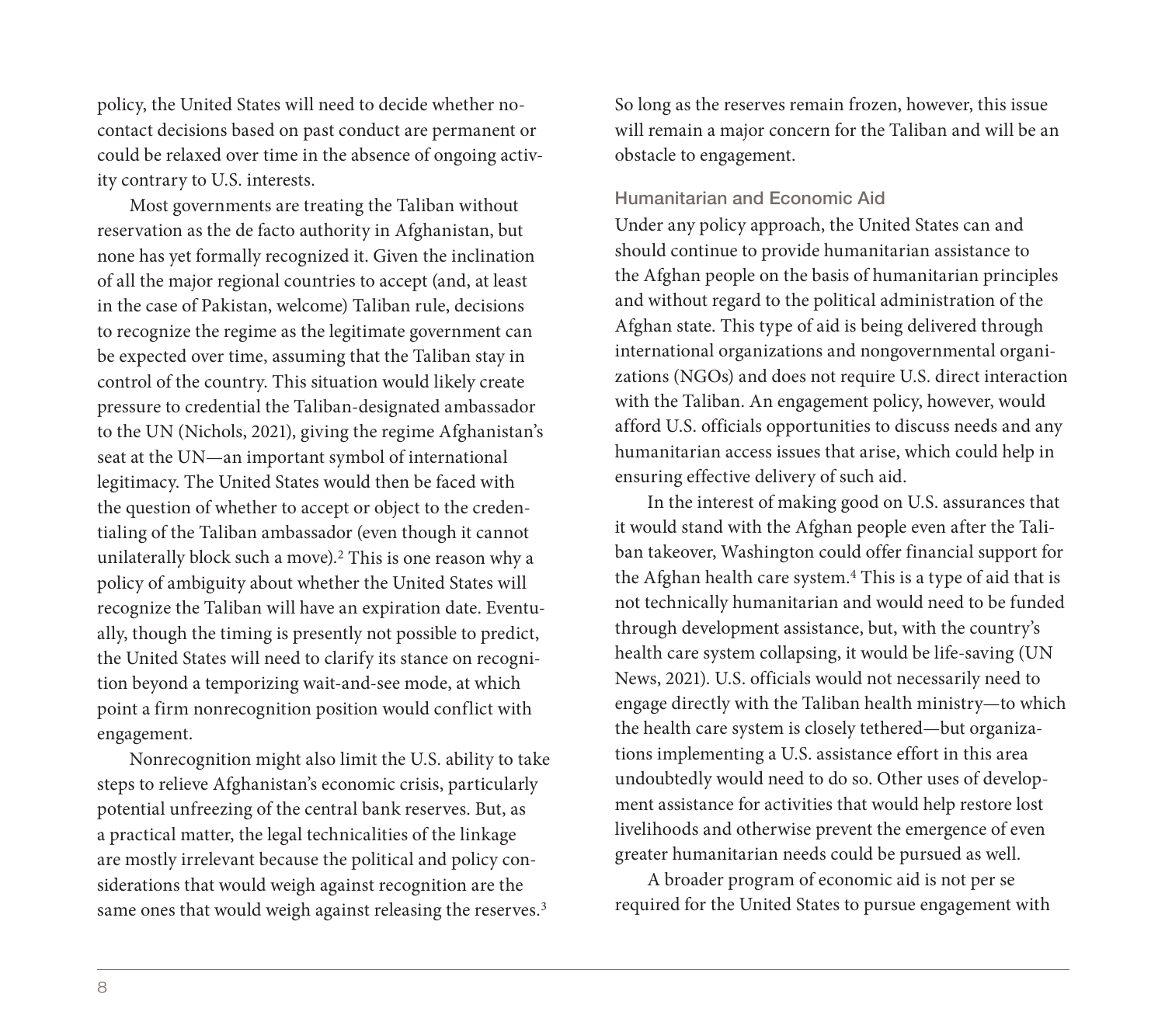the Taliban. But unless cash flows are restored to the country at least partially, there is no way to overcome the humanitarian crisis. The country will merely be lurching from one peak of a humanitarian crisis to another. As a practical matter, it would be difficult to sustain productive engagement on matters of interest to the United States if the Taliban were struggling with a severe economic crisis and the United States was declining to help. Indeed, the Taliban already are blaming the United States for the country's economic woes, a narrative that is not conducive to engagement (CBS News, 2021). Providing aid would not solve all of Afghanistan's economic problems (just as the large aid programs of the last 20 years did not), but it might undercut such a narrative, in addition to having a positive impact on Afghans' lives.

#### **Sanctions**

Existing U.S. and UN sanctions regimes are described in Box 1 and Table 1. Briefly put, these sanctions impose a variety of restrictions and prohibitions of support to the Taliban as a group, the Haqqani network faction of the Taliban, and individual Taliban figures, many of whom are now in the leadership ranks of their new regime.

Under an engagement policy, the United States would need at some point to be prepared to ease U.S. and UN sanctions. The February 2020 U.S.-Taliban agreement set a benchmark in this regard that the Taliban would resist revising: The United States committed to a "goal of removing" all U.S. sanctions by August 27, 2020, and to "diplomatic engagement" aimed at removing all UN sanctions by May 29, 2020 ("Agreement for Bringing Peace to Afghanistan Between the Islamic Emirate of Afghanistan Which Is Not Recognized by the United States as a State and Is

Known as the Taliban and the United States of America," 2020). Soon, the Taliban may no longer be open to engagement on matters of interest to the United States without U.S. willingness to move forward on sanctions relief. At a minimum, the United States would need to negotiate with the Taliban a road map for gradual sanctions relief. In the past, the Taliban has indicated that it would not accept limitations on sanctions relief in exchange for any U.S. demands.

Pressure might develop at the UN for sanctions relief, compelling the United States to clarify its position sooner rather than later, though there does not yet appear to be any rush to move in this direction, and views within the UN Security Council are divided (TASS, 2021). China has stated that at least "unilateral" sanctions on the Taliban should be removed (Ministry of Foreign Affairs of the People's Republic of China, 2021). If the United States resists showing some flexibility on sanctions, the space for an engagement policy would narrow.

Sanctions relief also would be required for the United States (and others) to help mitigate Afghanistan's humani-

Under an engagement policy, the United States would need at some point to be prepared to ease U.S. and UN sanctions.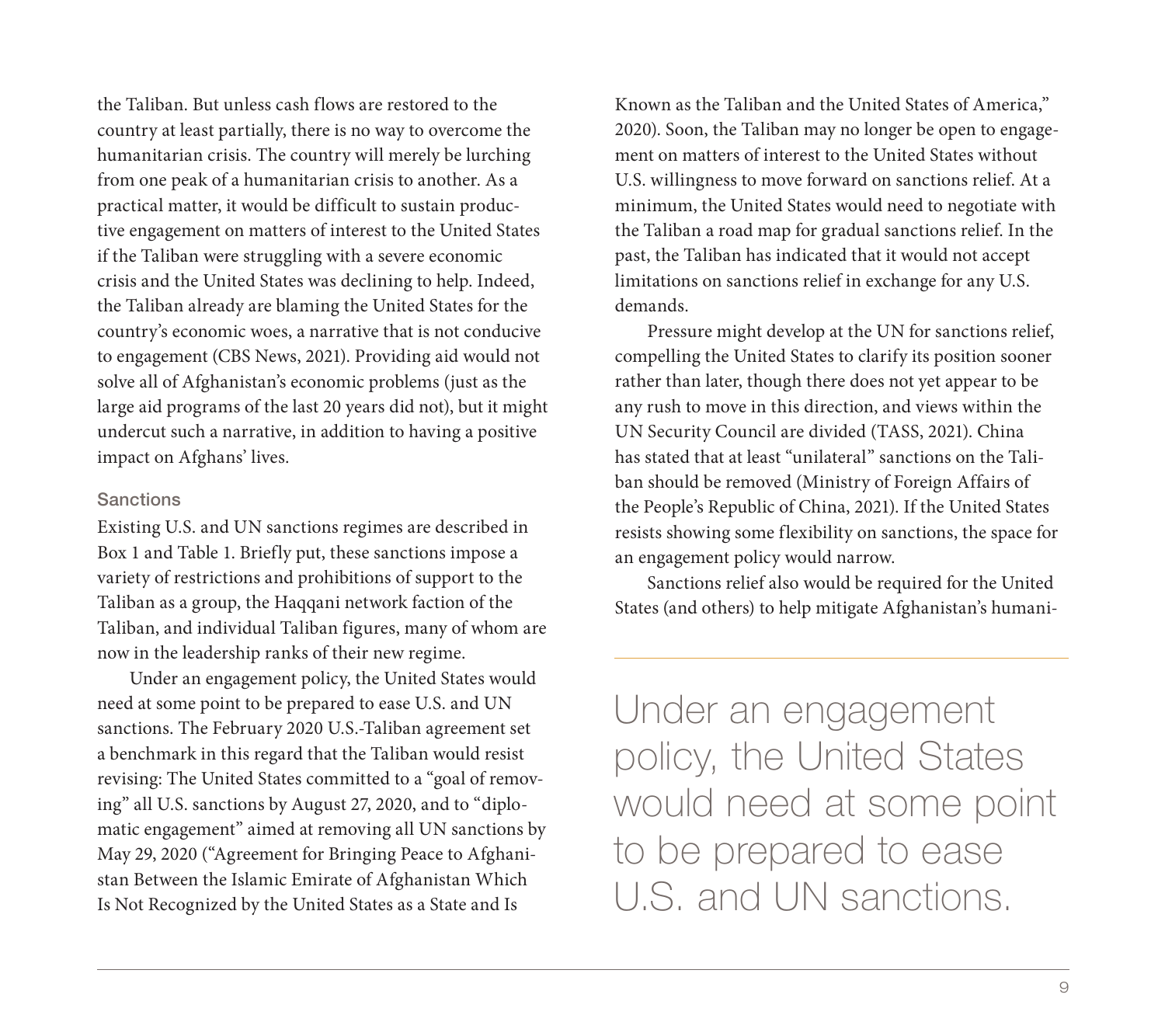## TABLE 1 Summary of Existing Sanctions

| Sanction                                                                                                                                                   | What Is Restricted?                                                                           | Who Is Sanctioned (examples from<br>Taliban caretaker government)?                                                                                                                                                                          | Exceptions, Exemptions, and Authority to Lift                                                                                                               |
|------------------------------------------------------------------------------------------------------------------------------------------------------------|-----------------------------------------------------------------------------------------------|---------------------------------------------------------------------------------------------------------------------------------------------------------------------------------------------------------------------------------------------|-------------------------------------------------------------------------------------------------------------------------------------------------------------|
| <b>UN Security Council</b><br>sanctions (pursuant<br>to resolutions 1267,<br>1988, and following<br>resolutions)                                           | UN member states'<br>obligations include<br>• Asset freeze<br>• Travel ban<br>• Arms embargo  | Designated Taliban individuals and<br>entities, such as<br>• Mullah Mohammad Hassan (Prime<br>Minister)<br>Mullah Abdul Ghani Baradar<br>$\bullet$<br>(Deputy Prime Minister)<br>Maulavi Mohammad Yagoub<br>$\bullet$<br>(Defense Minister) | Exemptions include funds for "basic expenses,"<br>which must be submitted to the committee that<br>oversees the sanctions.                                  |
|                                                                                                                                                            |                                                                                               |                                                                                                                                                                                                                                             | Committee has approved travel for certain<br>individuals for peace and reconciliation.                                                                      |
|                                                                                                                                                            |                                                                                               |                                                                                                                                                                                                                                             | Committee makes decisions by consensus, with<br>objections submitted to Security Council                                                                    |
| U.S. executive orders<br>(including 13129, 13224,<br>13268, 13886)                                                                                         | • Asset freeze<br>• Prohibition on<br>transactions                                            | List of Specially Designated Global<br>Terrorists (SDGTs), including the Taliban<br>as an organization                                                                                                                                      | The Office of Foreign Assets Control (OFAC) can<br>issue general or specific licenses, such as existing<br>general licenses 14 and 15 for humanitarian aid. |
|                                                                                                                                                            |                                                                                               |                                                                                                                                                                                                                                             | Individuals can request removal by OFAC.                                                                                                                    |
|                                                                                                                                                            |                                                                                               |                                                                                                                                                                                                                                             | State, Treasury, and Attorney General coordinate<br>on SDGT list.                                                                                           |
| U.S. designation of<br>the Haqqani network<br>as a Foreign Terrorist<br>Organization (section<br>219 of the Immigration<br>and Nationality Act of<br>2004) | • Prohibition on<br>material assistance<br>• Asset freeze<br>Immigration<br>٠<br>restrictions | Haggani network and associated<br>individuals, such as Sirajuddin Haqqani<br>(Interior Minister)                                                                                                                                            | OFAC can issue general or specific licenses.                                                                                                                |
|                                                                                                                                                            |                                                                                               |                                                                                                                                                                                                                                             | Secretary of State or Congress can revoke the<br>designation.                                                                                               |

SOURCES: UN, 2011; UN, 2015, pp. 6–8; UN, 2020, p. 4; United Nations Security Council, undated; Schorzman, 2021; Loertscher et al., 2020, pp. 25–35; Executive Order 13886, 2019; U.S. Department of the Treasury, 2021; U.S. Department of State, undated; Lohmann, 2019, p. 7; 8 USC 1189; 18 USC 18 2339B.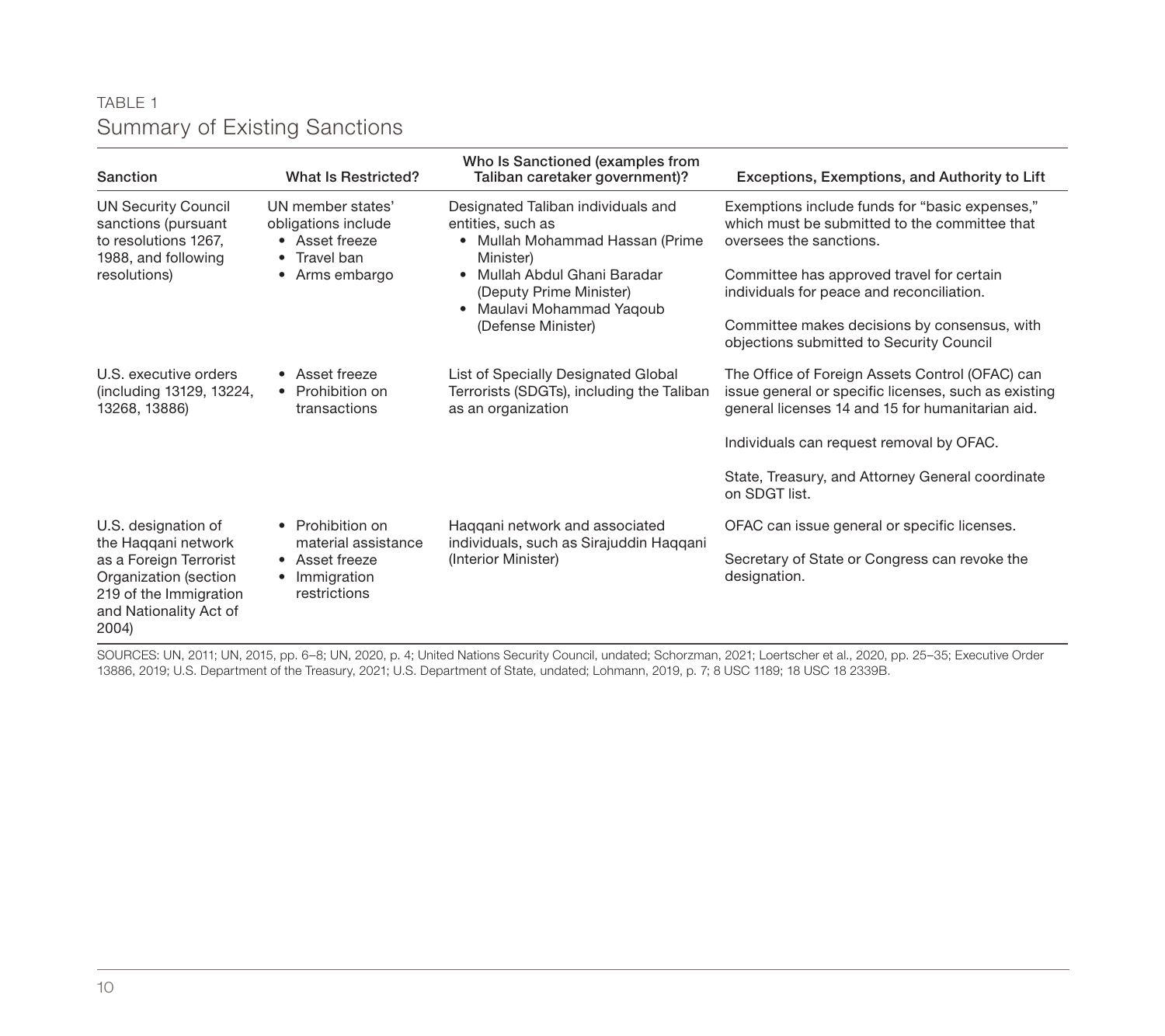#### Box 1. Existing Sanctions Regimes

- UN sanctions: The UN sanctions regime, first established in 1999 and since expanded to include other terrorist groups, obligates member states to freeze assets, ban travel, and prevent the sale of arms to listed individuals and entities. The committee overseeing the sanctions makes decisions by consensus, although disputed issues are referred to the UN Security Council, and so any of the five permanent members of the Security Council can block changes to the sanctions. There are exemptions to the travel ban and asset freeze, including for basic expenses, such as food or medical treatment, but specific exempted expenses must be submitted for consideration by the committee. The committee can approve additional exceptions—for example, 14 members of the Taliban were permitted to travel in support of the peace negotiations in 2019.
- U.S. sanctions under Executive Order 13224 and associated executive orders: U.S. sanctions predate the development of UN sanctions. They were first put in place by Executive Order 13129 in July 1999, substantially expanded after the 9/11 attacks with Executive Order 13224, and revised in 2019 to authorize secondary sanctions against listed individuals and entities. Listed individuals and entities are identified in the SDGT list, which includes the Taliban as an entity and a wide range of other individuals. These sanctions require institutions to block the assets of listed individuals—or entities owned by them, acting for them, or acting on their behalf. Appropriate authorities can delist particular individuals or entities, although delisting is rare, given that it appears to be accommodating terrorist groups. OFAC, within the Treasury Department, can issue general licenses (i.e., publicly available) or specific licenses to particular entities permitting given activities. On September 24, 2021, OFAC issued general licenses to permit the delivery of humanitarian assistance or other activities that support basic human needs in Afghanistan.
- Designation of the Haqqani network as a Foreign Terrorist Organization: The Haqqani family was part of the Taliban but engaged in particularly heinous acts of terrorism, leading to their designation as a Foreign Terrorist Organization in 2012. Sirajuddin Haqqani, the deputy leader of the Taliban and Minister of Interior under the Taliban's interim government, is on an FBI most-wanted list. The Foreign Terrorist Organization designation makes it illegal for anyone under U.S. jurisdiction to provide material support to the Haqqani network and means that non-U.S. institutions may be subject to liability if they transact with the members of the Haqqani network.

SOURCES: UN, 2011; UN, 2015, pp. 6–8; UN, 2020, p. 4; United Nations Security Council, undated; Schorzman, 2021; Loertscher et al., 2020, pp. 25–35; Executive Order 13886, 2019; U.S. Department of the Treasury, 2021; U.S. Department of State, undated; Lohmann, 2019, p. 7; 8 USC 1189; 18 USC 18 2339B.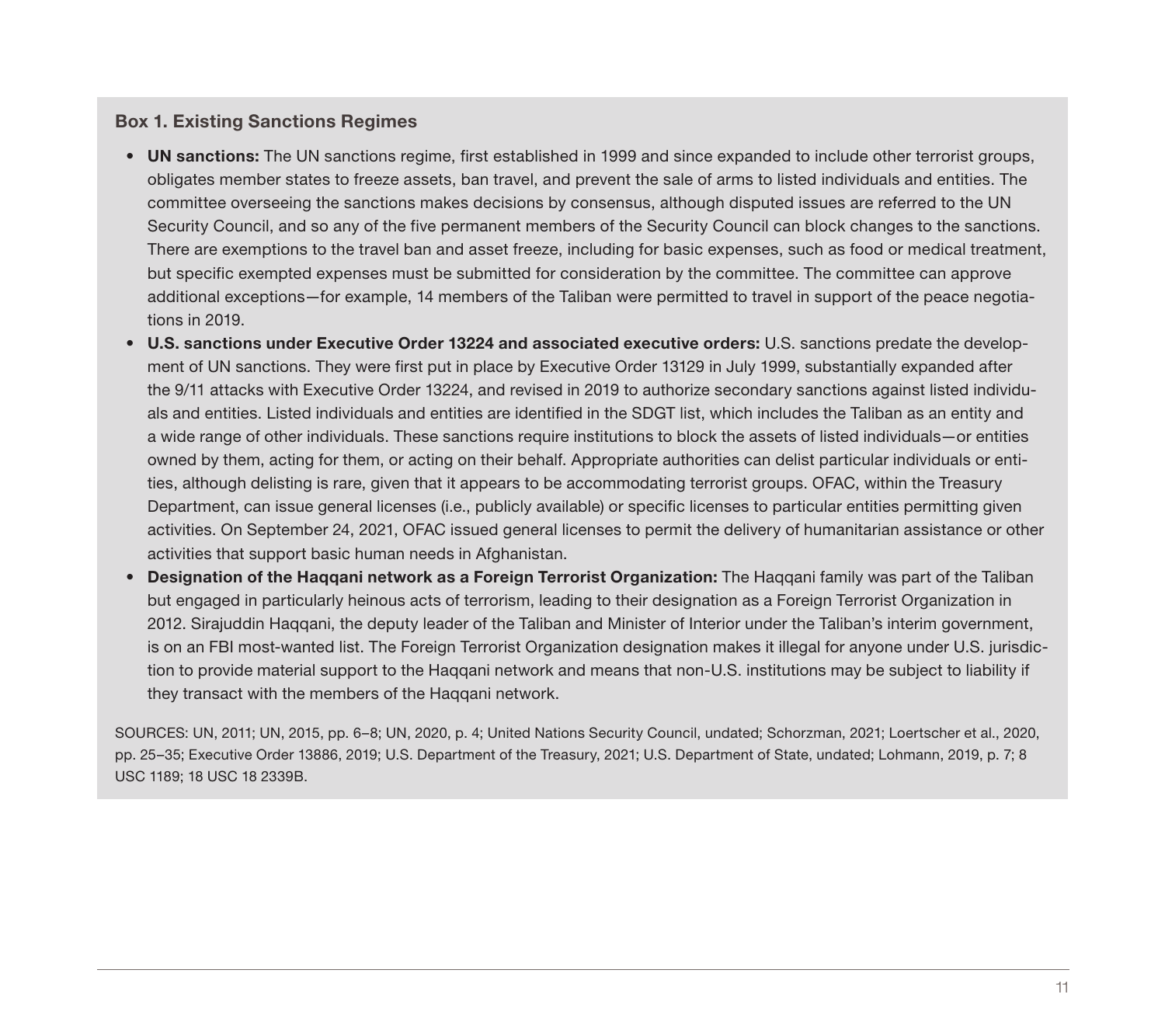tarian and economic crises. General licenses have been issued already to permit delivery of humanitarian aid by government agencies and NGOs without violating U.S. sanctions, as well as authorizing noncommercial, personal remittances (U.S. Department of the Treasury, 2021; Office of Foreign Assets Control, 2021). "Comfort" letters to banks or other institutions indicating that OFAC will not take enforcement action could open some space for limited financial transactions. For example, in early September 2021, Western Union resumed money transfer services to Afghanistan, noting that it was continuing to engage with U.S. officials ("Western Union to Resume Money-Transfer Services to Afghanistan," 2021). Additional potential permitted transactions could include expanded transfers to private banks, payments to Afghanistan's neighbors to continue to provide electricity, or transactions specifically designed to fund basic services, such as health care or education (see, e.g., Byrd, 2021). But any expansion of aid beyond the strictly humanitarian sphere and beyond allowing normal economic activity to resume would require additional licenses or removal of sanctions.

#### Counterterrorism

Officials have said that the United States will, from a distance, watch developments in Afghanistan and strike terrorist targets if necessary (Schmitt, 2021). It is highly implausible that the Taliban, which has violently rejected U.S. military involvement in Afghanistan, would consent to overt U.S. counterterrorism actions in Afghanistan. Identifiable American attacks and targets in Afghanistan would likely result in, at least, an interruption to any constructive engagement. Even if the actions were against ISIS-K, which the Taliban opposes, the regime would be

compelled to object. The United States will therefore need to carefully consider the threat threshold for identifiably American strikes or other sovereignty-violating operations against the loss of possible cooperation via engagement.

Counterterrorism cooperation with the Taliban as part of engagement could be explored, but it is uncertain how genuine and productive such cooperation might be. There may be too little trust in both directions for much meaningful intelligence-sharing, even where interests overlap in going after ISIS-K (see, e.g., George, 2021). In part to distinguish themselves from the prior government, the Taliban will not want to be seen as doing U.S. bidding on counterterrorism or needing U.S. help (Gannon, 2021). Intelligence agencies, rather than the military, would need to lead on the U.S. side any collaboration that does occur, because of Taliban reluctance to be seen openly as cooperating with the United States in this area.

#### International and Regional Engagement

An engagement policy would benefit from a significant international and regional diplomacy component. The primary goals of this diplomacy would be to achieve the maximum possible consistency of expectations expressed to the Taliban on counterterrorism, human rights, and governance issues and to coordinate on plans for and delivery of aid.

All of Afghanistan's neighbors and near-neighbors, with the exception of Tajikistan (Umarov, 2021), are already inclined toward engagement and coordinating messages to the Taliban among themselves. These messages on counterterrorism and inclusive governance—are broadly consistent with U.S. interests. Across the board, the regional countries are more forward-leaning so far on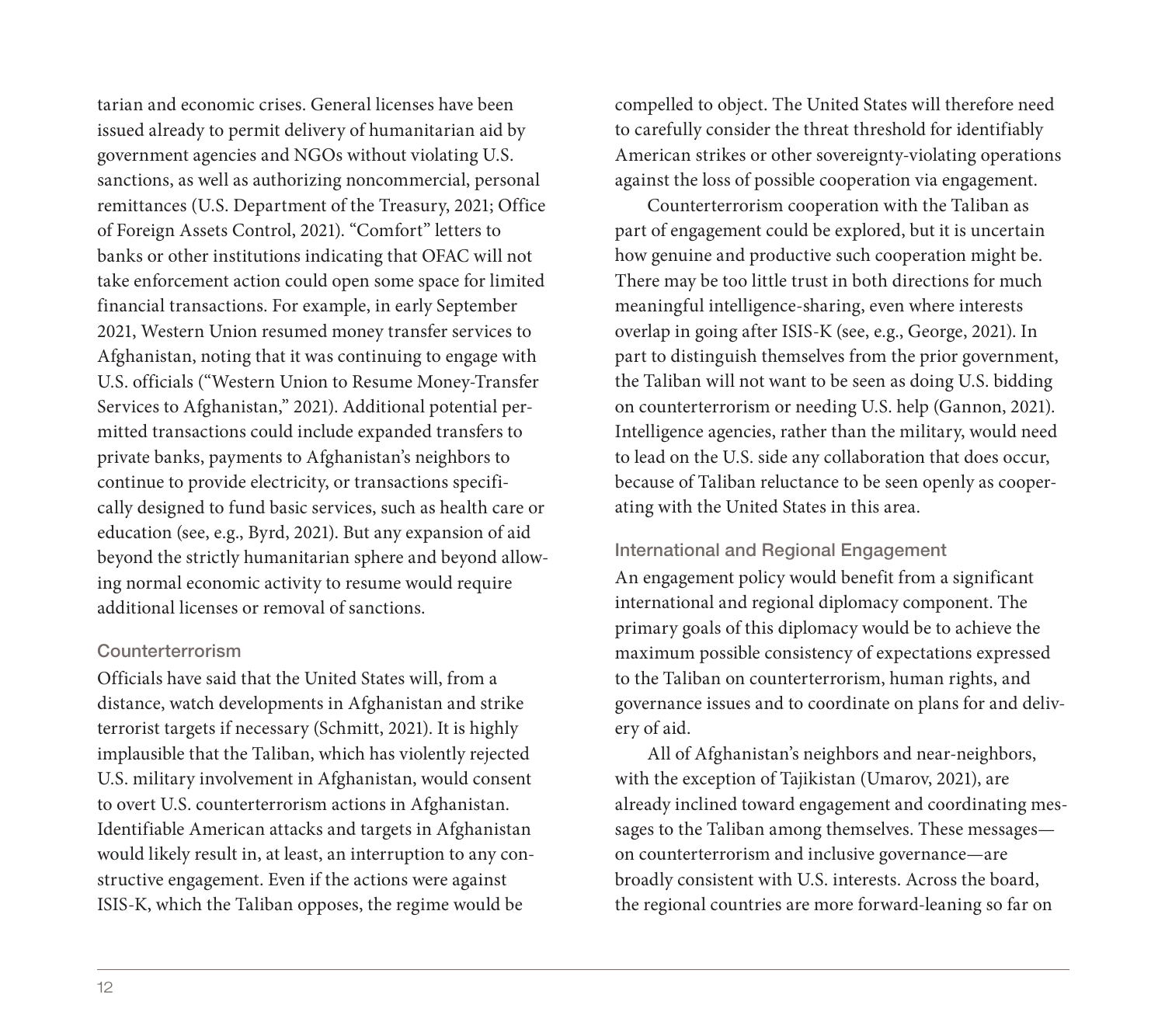engagement than are the Western donors who invested heavily in Afghanistan over the last two decades, all of whom are so far limiting their engagement and proceeding slowly on any consideration of restarting their financial assistance beyond humanitarian aid. The regional countries are notably not supporting their pro-engagement stance with significant resources, however, contending that it is the responsibility of North Atlantic Treaty Organization countries to foot the bill for Afghanistan's reconstruction and development (Joint Statement of the Participants in the Moscow Format Consultations on Afghanistan, 2021). That position is likely to prove at least an irritant as and when the United States pursues coordination with the regional governments.

Despite the divergence in initial inclinations toward engagement—reserved on the U.S. and European side and generally more eager on the regional side—there is a sufficient convergence of interests on which to build consensus on conditioned engagement. The conditions would have a lowest-common-denominator quality, and maintaining a consensus would not be easy to manage, but the United States stands to benefit if it devotes the diplomatic energy needed to try to build this consensus because collective influence is likely to be much more powerful than unilateral U.S. influence over the Taliban. The convergence of interests centers foremost on the need to motivate the Taliban on counterterrorism against groups such as al Qaeda, TTP, and others that, unlike ISIS-K, it does not see as its enemies. Another point of convergence is the importance of the Taliban broadening the composition of their regime to better reflect Afghanistan's ethnic and tribal diversity, because monopolistic rule has proven unstable in the past. Finally, there is an at least minimal shared concern about

human rights in Afghanistan such that no government engaged there would want to see a return to the most egregious practices of the Islamic Emirate in the 1990s.

## **Isolate**

An isolate policy would seek to punish and weaken the Taliban regime and change its behavior, while signaling U.S. and broader international disapproval of that regime. An isolate strategy would involve limiting dialogue or engagement with the Taliban; maintaining and strengthening existing sanctions; and working with allies, partners, and other countries to limit potential lifelines to the Taliban regime that could inhibit the effectiveness of U.S. sanctions.

Normative reasons for isolating the Taliban would be rooted in their past behavior and in accounts of recent repression. During in the 1990s, the Taliban followed an extreme form of Islamist rule, which included the prohibition of education for women and girls, repression and killings of religious minorities, and the destruction of non-Muslim cultural artifacts. The announced Taliban interim government includes many of the individuals who were part of the government in the 1990s (Bahiss, 2021). The Taliban also harbored al Qaeda leading up to the September 11, 2001, attacks and continues to deny the links between al Qaeda and the attacks during negotiations with the United States even up to the present day (Taylor, 2019). Although the reduction in media access has made it more difficult to verify accounts of the recent Taliban behavior, there are some reports of atrocities by the Taliban, including a July attack against Hazaras and reports in late 2021 of attacks against former Afghan officials despite a Taliban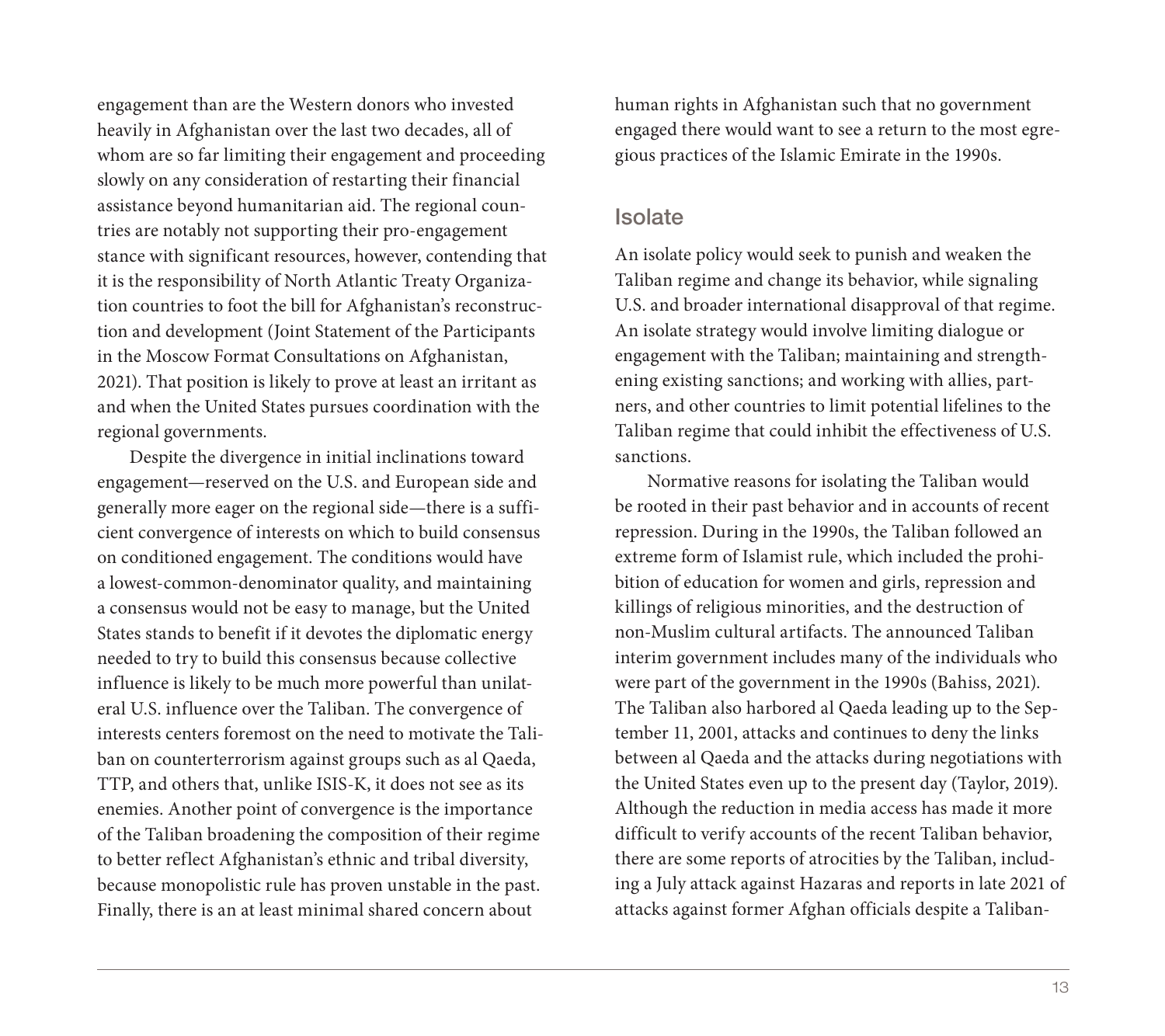declared amnesty ("Afghanistan: Taliban 'Tortured and Massacred' Men from Hazara Minority," 2021; Human Rights Watch, 2021).

## U.S. Tools and Approach

## Diplomatic

Under an isolation strategy, the United States would seek to limit its engagement with the Taliban and would not recognize it as the government of Afghanistan. This policy would exclude any official diplomatic footprint in Afghanistan that could be implied as legitimizing the Taliban. As with the diplomatic options described in the engagement strategy above, another country might act as a protecting power in Afghanistan for the United States. The United States would also seek to join with others to deny the Taliban representation in the UN and other international bodies.

Nonrecognition would not necessarily prevent some diplomatic engagements with the Taliban. For example, the United States had diplomatic engagements with the Taliban in the 1990s urging the Taliban to adopt a more inclusive government and expel Osama bin Laden (U.S. Department of State, 1998), even as official U.S. policy declined to recognize any group as the legal government of Afghanistan

(Anderson, 2021; U.S. Department of State, 1997). The United States also finessed issues of recognition in its negotiations leading up to the February 2020 Doha agreement the agreement in which the Taliban is referred to as the "Islamic Emirate of Afghanistan which is not recognized by the United States as a state and is known as the Taliban" ("Agreement for Bringing Peace to Afghanistan Between the Islamic Emirate of Afghanistan Which Is Not Recognized by the United States as a State and Is Known as the Taliban and the United States of America," 2020).

## Humanitarian and Economic Aid

Under an isolate strategy, the United States would still seek to assist the people of Afghanistan, although it would need to accept a much more limited ability to achieve this goal. Humanitarian assistance would be provided only through international organizations or NGOs. Such a policy would also probably also keep a narrow definition of humanitarian aid, focusing on in-kind assistance (such as food, medicine, and temporary shelter) rather than expanding this definition to include education or health care, especially out of concern that such assistance might benefit the Taliban regime. Such humanitarian assistance would prove inadequate for the population's growing needs.

Under an isolation strategy, the United States would seek to limit its engagement with the Taliban and would not recognize it as the government of Afghanistan.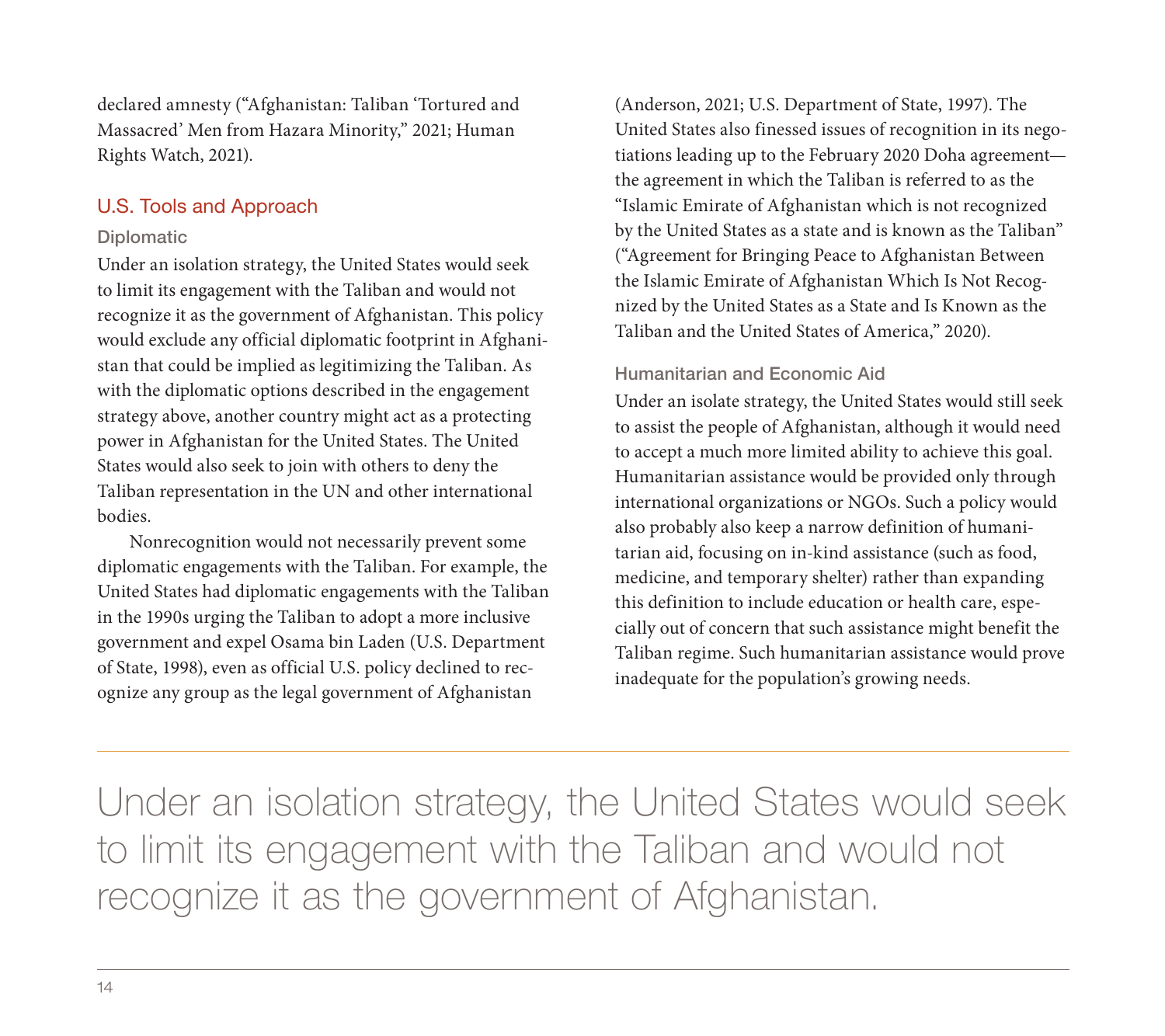#### **Sanctions**

A central element of an isolate strategy is the continuation and potential strengthening of the U.S. and broader international sanctions regimes outlined above. In principle, the sanctions regime would seek to put pressure on the government and government leaders while also seeking to minimize harm to civilians and permit humanitarian assistance, although any economic sanctions regime is likely to negatively impact the population.

By taking power over the government, existing sanctions on the Taliban have been effectively applied to government bodies, because any transaction with the government of Afghanistan could benefit sanctioned groups or individuals. Existing sanctions thereby provide a template for isolation of the Taliban regime by providing a tool to block foreign investment, development assistance, or other transactions that involve the central bank of Afghanistan. Isolation could permit some transactions for humanitarian assistance by NGOs or private individuals who had no connection to the Afghan government. However, any transaction that would legitimize the Taliban regime, such as the release of the \$7 billion in U.S.-held funds from Afghanistan's central bank, would undercut the goal of isolation (Nelson and Rappeport, 2021).

If the United States seeks to strengthen isolation of Taliban-controlled Afghanistan, additional sanctions or greater enforcement are, of course, possible. Restricting licenses or cutting humanitarian assistance budgets for Afghanistan could be one approach. Taliban and Haqqani leadership of the government of Afghanistan also could provide a justification for OFAC to expand its enforcement on financial institutions. U.S. leverage on some of Afghanistan's trade and investment partners could be limited, however. Harsh trade sanctions against Afghanistan, mirroring restrictions on the trade in petroleum products against North Korea, for example, might be more difficult to enforce because Afghanistan might be able to receive fuel and other items from its neighbor Iran (Albert, 2019).

Of course, the more that additional sanctions are imposed, the more that the sanctions will harm Afghan citizens. Afghanistan's economy was already heavily dependent on aid. The cessation of Western development assistance and restriction of financial flows under current sanctions has already led to a growing humanitarian crisis, as noted above. Even if there are exemptions for humanitarian assistance, medicine, or other goods, the complexity and cost of complying with sanctions and the potential risk of unintentionally running afoul of sanctions will deter many private organizations from conducting business in Afghanistan.

#### Counterterrorism

An isolation strategy will make it more difficult to secure Taliban cooperation or even passive acquiescence to U.S. counterterrorism efforts by both limiting access to the relevant Taliban decisionmakers and reducing their incentive to cooperate. The United States would need to rely on unilateral capabilities from over the horizon, as outlined by President Biden and other U.S. defense leaders. As U.S. officials have acknowledged, the removal of troops and the U.S. embassy will make this more difficult (White House, 2021b; Washington Post, 2021; Central Command, 2021).5

#### International and Regional Engagement

To maximize the effectiveness of a more comprehensive sanctions regime, the Taliban should have as few feasible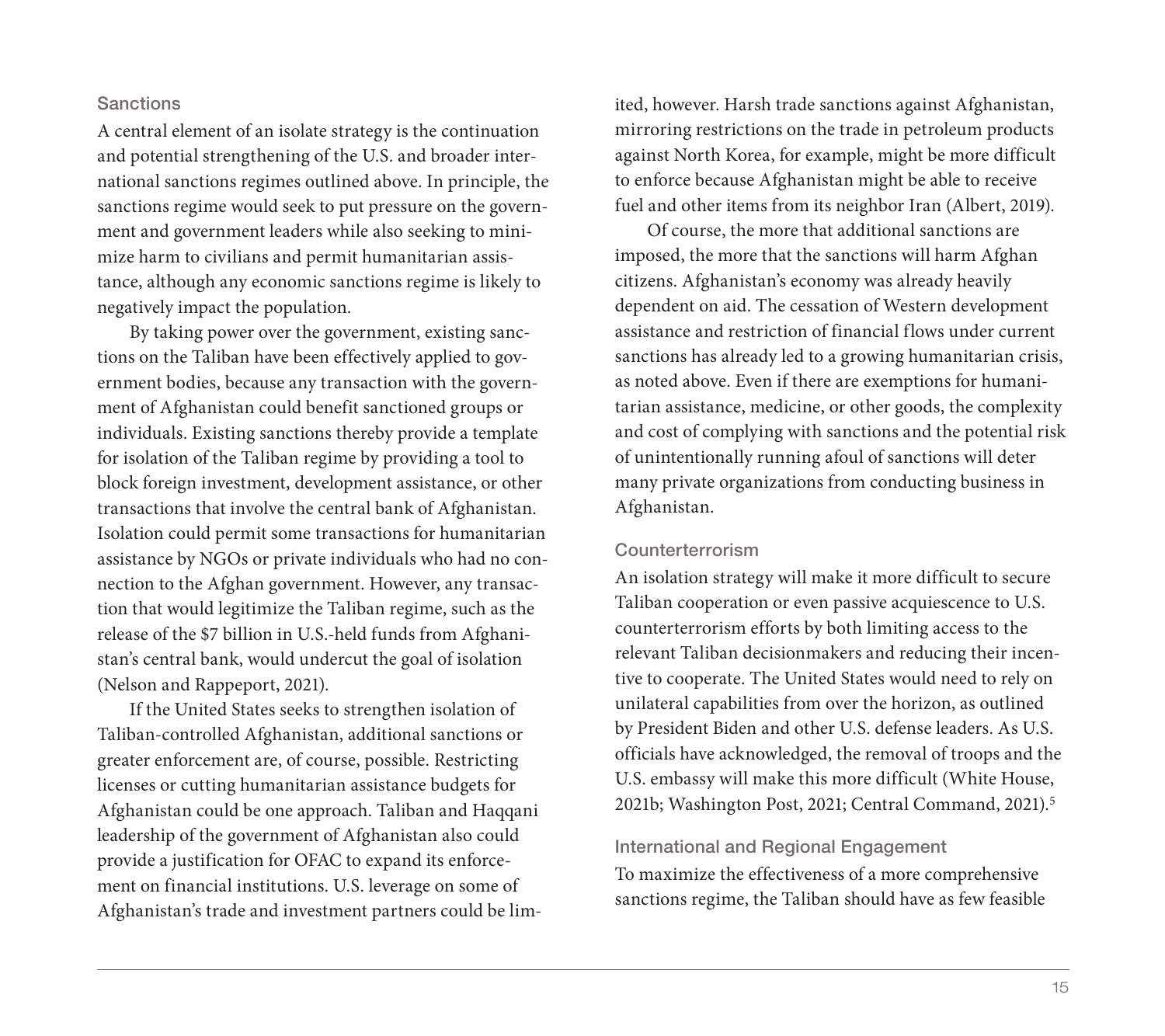options for external assistance and trade as possible. The United States might be able to gain approval of its preferred sanctions from European countries for several reasons: They prize their unity with U.S. policy, they have already indicated that the Taliban must make concessions to receive aid, and their close linkage with the U.S. financial system makes it difficult for them to avoid extraterritorial U.S. sanctions.

China, Russia, and Iran pose a greater challenge, especially because they have already signaled inclination to engage the Taliban. China's past cooperation with Iran has undercut U.S. sanctions, and China might do the same with Afghanistan (Grossman, 2021; Fassihi and Myers, 2021). Russia has a record of limited support for the Taliban, but it is also less likely to offer substantial assistance given its financial resources (Isachenkov, 2021). Iran has also adopted a pragmatic relationship with the Taliban at the same time as the Taliban has signaled a less oppressive policy toward the Shia Hazara minority of Afghanistan (Stancati and Amiri, 2021). These countries could offer alternative sources of diplomatic legitimacy, trade, and potentially financial assistance.

## **Oppose**

Under an oppose strategy, the U.S. government would seek to bring down the Taliban regime. This approach would be most attractive were the Taliban found to be knowingly harboring one or more extremist movements actively preparing attacks on the United States or its allies. It would stand some chance of success if a durable internal resistance movement emerged with at least one neighboring country providing sanctuary and support. An oppose strategy would involve an intensification of the isolation regime plus U.S. assistance to one or more opposition groups.

## Motivation and Rationale

President Biden has been clear that, when making his decision to withdraw U.S. forces, he did not assess that there were sufficient U.S. interests in Afghanistan to justify a continued presence (White House, 2021b). An oppose strategy would be a significant step backward in U.S. policy from President Biden's decision and would not be taken lightly. It would likely come about either because the U.S. government's assessment of U.S. interests in the region had changed, or because there was significantly greater risk to the core U.S. interest of counterterrorism that could not be alleviated under engagement or isolation. It is important to recognize, however, that a collapse of the Islamic Emirate would probably lead to fragmentation, chaos, complex layers of civil war, and opportunities for operations and bases of terrorist groups amidst the greater complexity.

In particular, an oppose strategy becomes the most likely option if the Taliban government permits or facilitates terrorist attacks from Afghanistan against the United States or other Western countries. Under these circumstances, in addition to potential unilateral U.S. counterterrorism actions against terrorist groups, it could become more attractive for the United States to seek to remove the Taliban from power, because permitting them to remain in power would risk their facilitation of future attacks. Although direct U.S. strikes against the Taliban could be one component of a U.S. oppose strategy, the United States could also employ Afghan allies opposed to the Taliban, as it did in 2001.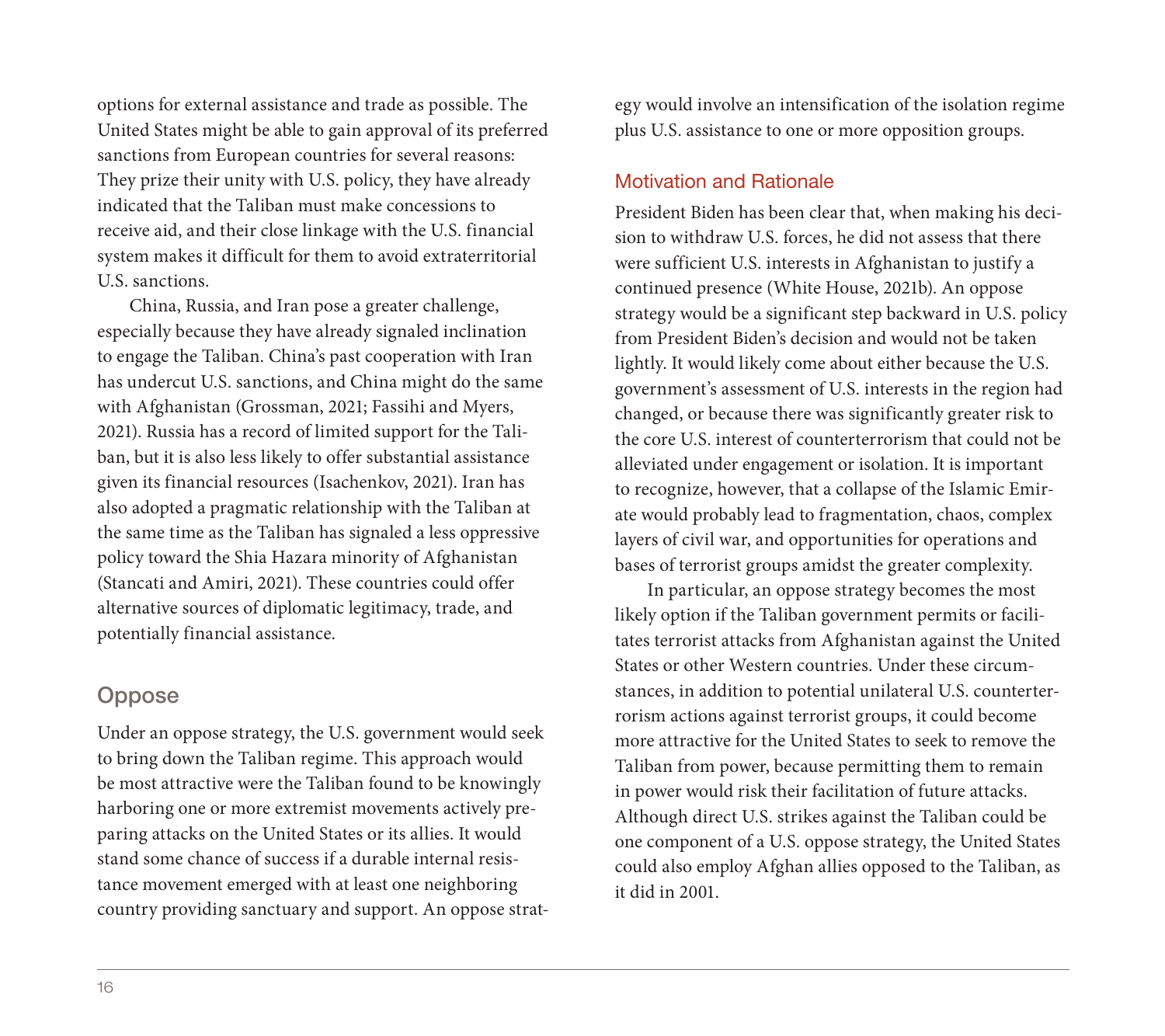## U.S. Tools and Approach

#### Diplomatic

As with the isolate strategy, the United States would avoid explicit or implicit recognition of the Taliban, including any official diplomatic presence in Afghanistan. Unlike the isolate strategy, U.S. messaging under an oppose strategy might focus on the need for regime change and the illegitimacy of the Taliban regime. The United States might officially recognize an alternative government, including a government in exile or, if a plausible challenger to the Taliban emerges, a government in Afghanistan that is not the Taliban. Recognizing an alternative government, especially a government based in Afghanistan, would undermine the legitimacy of the Taliban and facilitate providing resources to groups seeking to overthrow the regime. For example, international recognition of the Republic of Yemen government enables the United States and international institutions to more easily provide assistance to that government, even though it is not in control of much of the country.

## Aid and Sanctions

A policy of seeking the overthrow of the Taliban government would also likely include continued humanitarian aid. In past cases in which the United States has voiced a policy of regime change, it also permitted and offered humanitarian aid, such as offering coronavirus pandemic aid to Iran in 2020, providing humanitarian assistance through UN agencies and NGOs in Syria, and providing humanitarian aid to Iraq leading up to 2003 ("U.S. Offers Aid on Coronavirus Outbreak," 2020; United States Agency for International Development, 2021; Zarate, 2013). As with

isolation, this aid would likely focus on in-kind contributions of food, medicine, and other goods and would avoid direct assistance to the Taliban government.

Sanctions associated with an oppose strategy are likely to be similar to those under a more extreme version of the isolate strategy, including preserving existing sanctions on the Taliban and the Haqqani network and extending enforcement. Depending on the Taliban's behavior and the desire to avoid humanitarian impacts, additional sanctions could be levied on the Taliban regime to further weaken their control. For example, UN sanctions on North Korea place a cap on energy imports, ban certain exports, and place additional restrictions on banking (Albert, 2019). Similar sanctions on Afghanistan would place additional pressure on the Taliban but could also plunge the country further into poverty.

#### Counterterrorism

While the United States was working on developing anti-Taliban resistance, there would also need to be an ongoing unilateral counterterrorism mission, because an oppose strategy assumes that the Taliban is not sufficiently restricting terrorist groups. In principle, the same U.S. capabilities that are present for a counterterrorism mission could also be used to support an anti-Taliban insurgency, including collection and strike capabilities, depending on the U.S. willingness to engage directly into conflict.

To retaliate against U.S. support for its adversaries, the Taliban could use its ground forces to crush a resistance movement, as it appears to have done in the Panjshir Valley (Huylebroek and Blue, 2021). The Taliban could also restrict travel by U.S. nationals or Afghans seeking to leave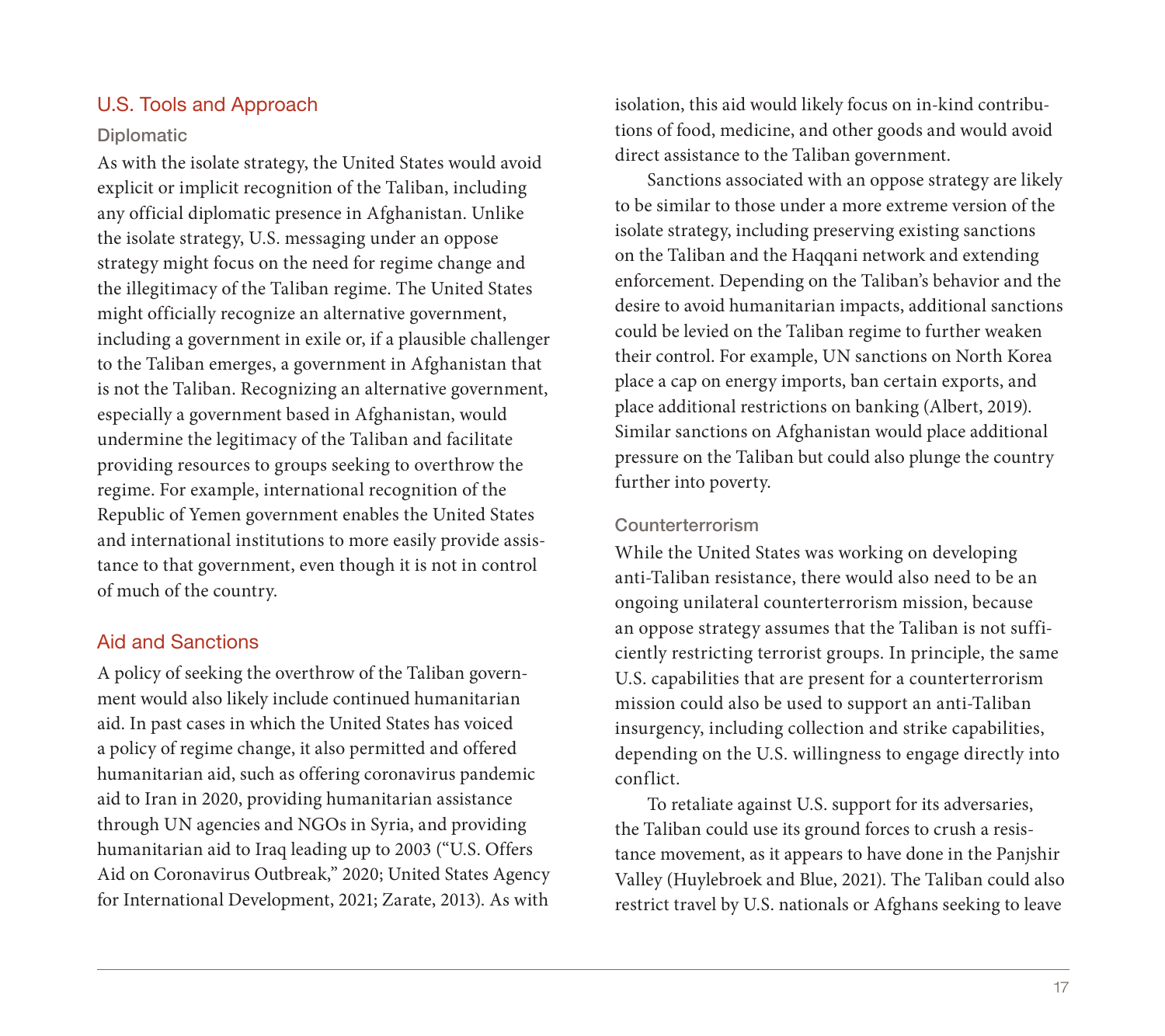the country or crack down on political rights. Using the air forces captured from the prior regime or surface-to-air missiles, the Taliban could try to defend its airspace over Afghanistan. A response that might be even more concerning could be for the Taliban to permit al Qaeda, ISIS-K, or other terrorist groups to operate from Afghanistan or even to provide resources to strengthen these groups.

International and Regional Engagement

An oppose strategy would require diplomatic engagement to encourage Afghanistan's neighbors to join in the effort to undermine the Taliban-led government and to permit the United States to conduct its operations from those neighbors' territory. This could be particularly challenging given the reluctance of the countries in the region to provide a U.S. base for counterterrorism purposes, much less to overthrow a neighboring regime. However, attitudes could change if the Taliban were to permit or facilitate attacks on any of its neighbors.

Pakistan is likely to be a primary beneficiary of the Taliban's rule, including limiting India's influence on its border, and Pakistan will retain significant influence over the Taliban government through control of their shared border. Analysts have been skeptical about the potential for a Pakistani break with the Taliban in part because of the close relationship between the Taliban and Pakistan's religious establishment and Pakistani intelligence organizations (Threlkeld and Easterly, 2021). U.S. efforts to strengthen relations with India as part of a strategy of competition with China—a close ally of Pakistan—also make support from Pakistan for any anti-Taliban effort unlikely.

Although a growing terrorist threat could lead Russia to change its view of the Taliban, it is difficult to imagine

Russia welcoming a renewed U.S. military or paramilitary presence in the region. There are reports of discussions about potential basing of U.S. forces at Russian bases in Central Asia, but there could be significant hurdles to such an arrangement (Gordon and Lubold, 2021). Russia also retains an ability to hedge against a more threatening Taliban regime through its connections with the Central Asian states (Kofman, Stein, and Sun, 2021). Nor is any kind of cooperation with Iran likely to be on the table.

## Evaluating the Alternatives

The United States will need to choose between unavoidable trade-offs as it sets a new policy course on Afghanistan. Each of the three options variously involve risks of failing to protect U.S. interests, worsening the situation in the short or long term, or incurring domestic political costs in light of controversies over losing the war against the Taliban. Nevertheless, the nature and magnitude of the risks and the potential benefits differ among the options.

## Engage

The engage option is the only one of the three that has the potential to advance even marginally the two principal remaining U.S. interests in Afghanistan. Although overt counterterrorism cooperation with the Taliban regime is unlikely in the foreseeable future, only an engagement policy holds potential for sustained dialogue on terrorism concerns and for possible unacknowledged cooperation. It is also the only policy course that would enable durable counterterrorism cooperation with Pakistan, the Taliban's strongest foreign backer and an essential conduit for the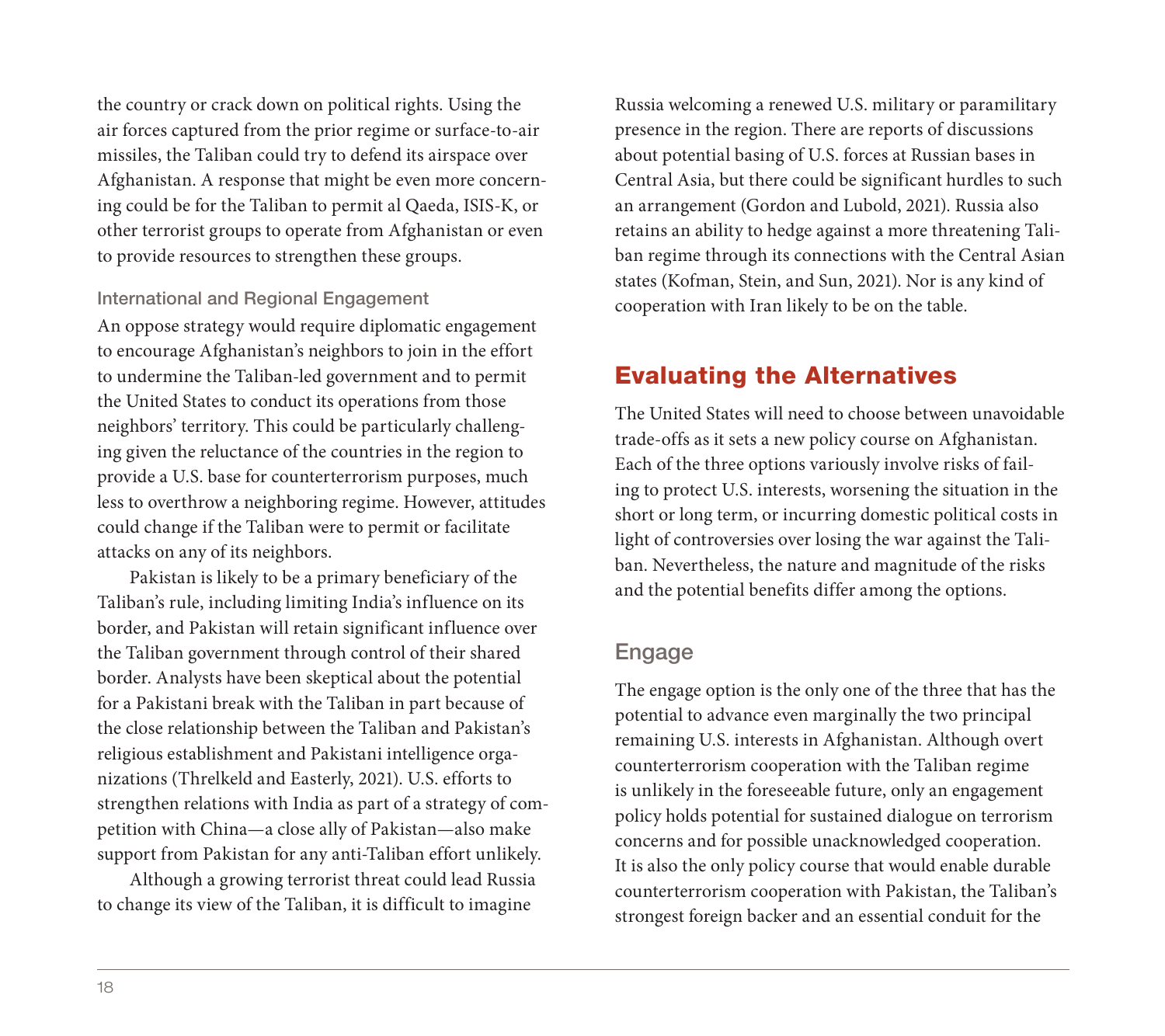United States to keep tabs on terrorist elements in Afghanistan and to undertake any operational activity. An isolation policy or an opposition policy would return the United States to a predominantly adversarial position vis-à-vis Pakistan on Afghanistan matters.

Only engagement would also enable the United States to follow through on repeated assertions that it would continue to support the Afghan people and that it had learned the lessons of the post-Soviet withdrawal from Afghanistan that American abandonment of interest in the country sowed the seeds of future disasters. The United States could continue to provide strictly humanitarian aid under the two other options, but that type of assistance alone would not stave off devastation of the economy and, thus, a persistent humanitarian crisis. Engagement is unlikely to have dramatically positive effects on how the Taliban govern Afghanistan, because the group has its own internal politics and ideology that will take precedence over the concerns of external actors. But it is the only course of the three that offers some prospect of at least marginally moderating Taliban policies and practices, because it would enable persistent dialogue on human rights and governance concerns, and because the Taliban will avoid any appearance of moderating in response to more overt pressure tactics.

Risks of engagement include that it is a more difficult policy course to implement than the other two. The U.S. administration would need to make affirmative decisions that depart from the status quo of isolation produced by long-standing sanctions, political antipathy toward the Taliban, and the immediate suspension of non-humanitarian aid upon their takeover. Engagement would also require deft diplomacy toward the Taliban and intensive efforts to

build international and regional consensus on demands of the Taliban and on aid flows.

A further risk is that the United States cannot be certain that engagement would produce desired moderation of Taliban governance and human rights–related practices and that Washington might therefore seem complicit in Taliban harms to the Afghan population. Moreover, engagement that brings resources to Afghanistan and the appearance of legitimacy and acceptability to the Taliban could reinforce the durability of a regime that might otherwise be vulnerable to stresses on its cohesion as it faces challenges of governing that exceed the challenges of fighting an insurgency. Although the Taliban appear firmly in control at the moment, it would be imprudent to assume that the history of violent competition for power has ended in Afghanistan, particularly considering that the Taliban so far are not making moves to accommodate the interests of ethnic and tribal constituencies beyond their own supporters. These risks of unintended consequences of engagement could be mitigated by continuously evaluating the results of the policy and changing course if need be.

Several risks could be avoided by adopting an engagement policy. Washington will not be able to escape responsibility for the impending humanitarian and economic disaster in Afghanistan if it does not engage. The United States had over the last two decades built up a state system, urban economy, and public services that could not survive without foreign aid, and its abrupt cutoff of those aid flows and freeze of state assets have precipitated an enormous economic shock that Afghanistan cannot mitigate without external support. The negative consequences for the Afghan people are directly, although not uniquely, attributable to these U.S. actions.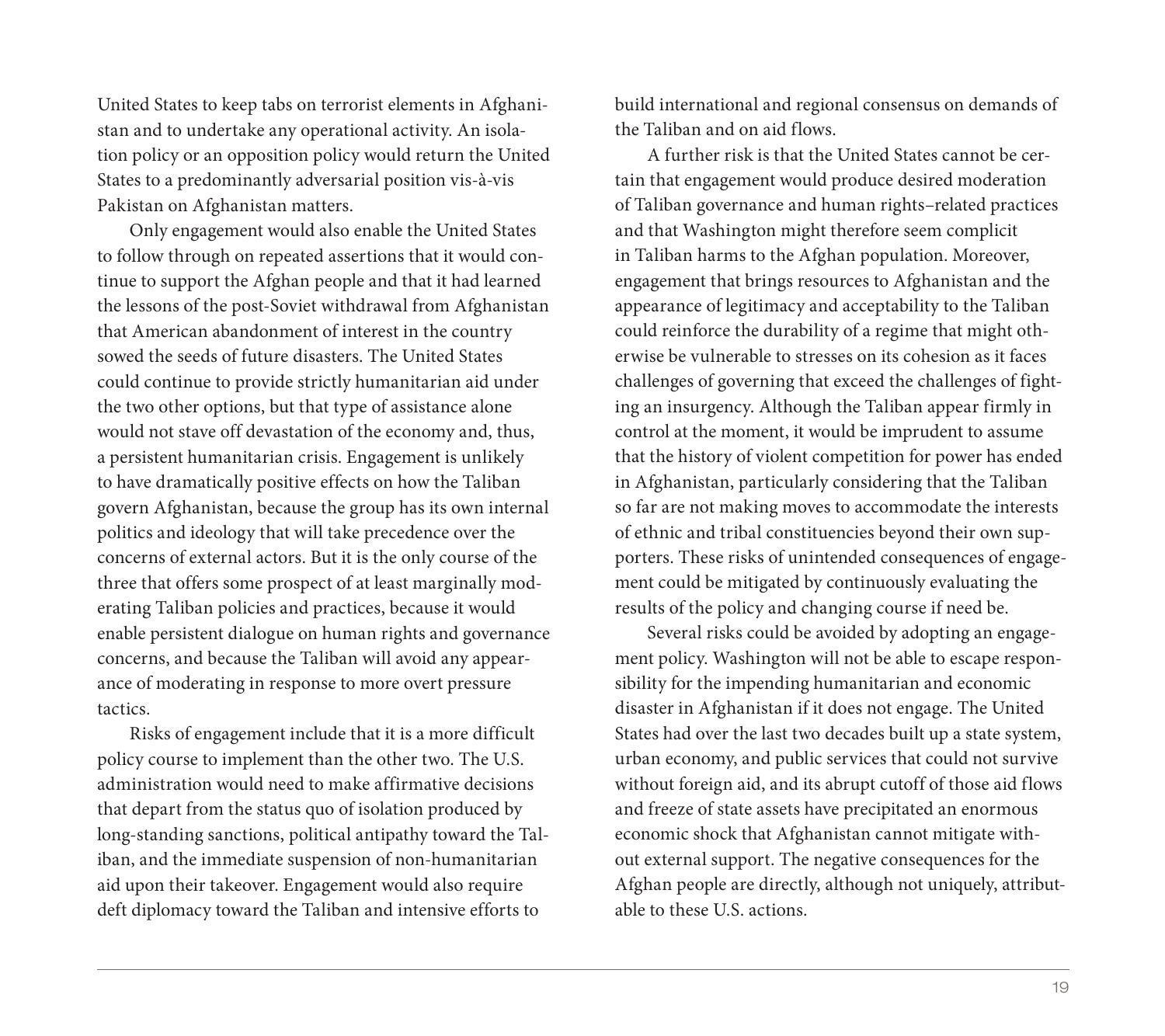Engagement could also help avoid the risk of the United States bearing responsibility for Afghanistan's rapidly deepening impoverishment by keeping the onus on the Taliban regime to perform and undercutting their ability to deflect accountability. It would challenge the Taliban to follow through on their claims to want a cooperative relationship with the international community and deprive them of a convenient narrative that foreign powers are at fault for their governance failures.<sup>6</sup>

Implementing an engagement policy would require defining expectations of the Taliban and adhering consistently to those expectations. This will be difficult to achieve because U.S. and Western desires for how the Taliban performs on counterterrorism and human rights will very likely exceed Taliban willingness to comply. Taliban competence in governing would also be a limited factor for the effectiveness of an engagement policy. They lack experienced public administrators, and many civil servants have left their posts. Finally, pursuing engagement would require the United States to set aside its long-standing message to the Taliban that achieving power through military means rather than a negotiated political settlement would deny them legitimacy and financial support in favor of adhering to its equally long-standing message that U.S. support for the Afghan population would endure.

## Isolate

Isolation, nonrecognition, and sanctions are standard American responses when hostile regimes oust friendly ones. These were the U.S. reactions when the Bolsheviks ousted the czar, the Communists took China, Castro took power in Cuba, North Vietnam defeated the South, the Iranian Revolutionaries toppled the Shah, and, most recently, when the Bolivarian revolution stifled democracy in Venezuela. None of these regimes was cut short as a result of U.S. disapproval, and, in most cases, recognition was eventually granted as passions cooled and interest in engagement mounted. But this process of normalization has usually taken several decades.

The United States has already started down this welltrodden path. Its embassy in Kabul is closed, the Taliban are under international sanctions, and Washington has blocked access to most of Afghanistan's foreign exchange reserves. The Taliban's history, their reputation in the West, and existing sanctions on the Taliban may make an isolate strategy politically unavoidable. However, there are several key risks and limitations that may make isolation less desirable.

The absence of a diplomatic footprint in Afghanistan and in-country contacts with the Taliban will make it difficult to achieve U.S. interests in counterterrorism and the well-being of the Afghan people. Engagement with the Taliban in Doha or elsewhere will face inevitable limits, including making it more challenging for U.S. officials to gauge the real situation on the ground. The sanctions that underpin the isolate strategy will be harmful to the Afghan population. An isolated Taliban government is more likely to adopt a more extreme Islamist government, especially because a Western policy of isolation will weaken voices that are relatively more moderate. Declining socioeconomic circumstances in Afghanistan could facilitate the growth of terrorist groups, and a policy of isolation could make Afghans more directly blame the United States for their circumstances.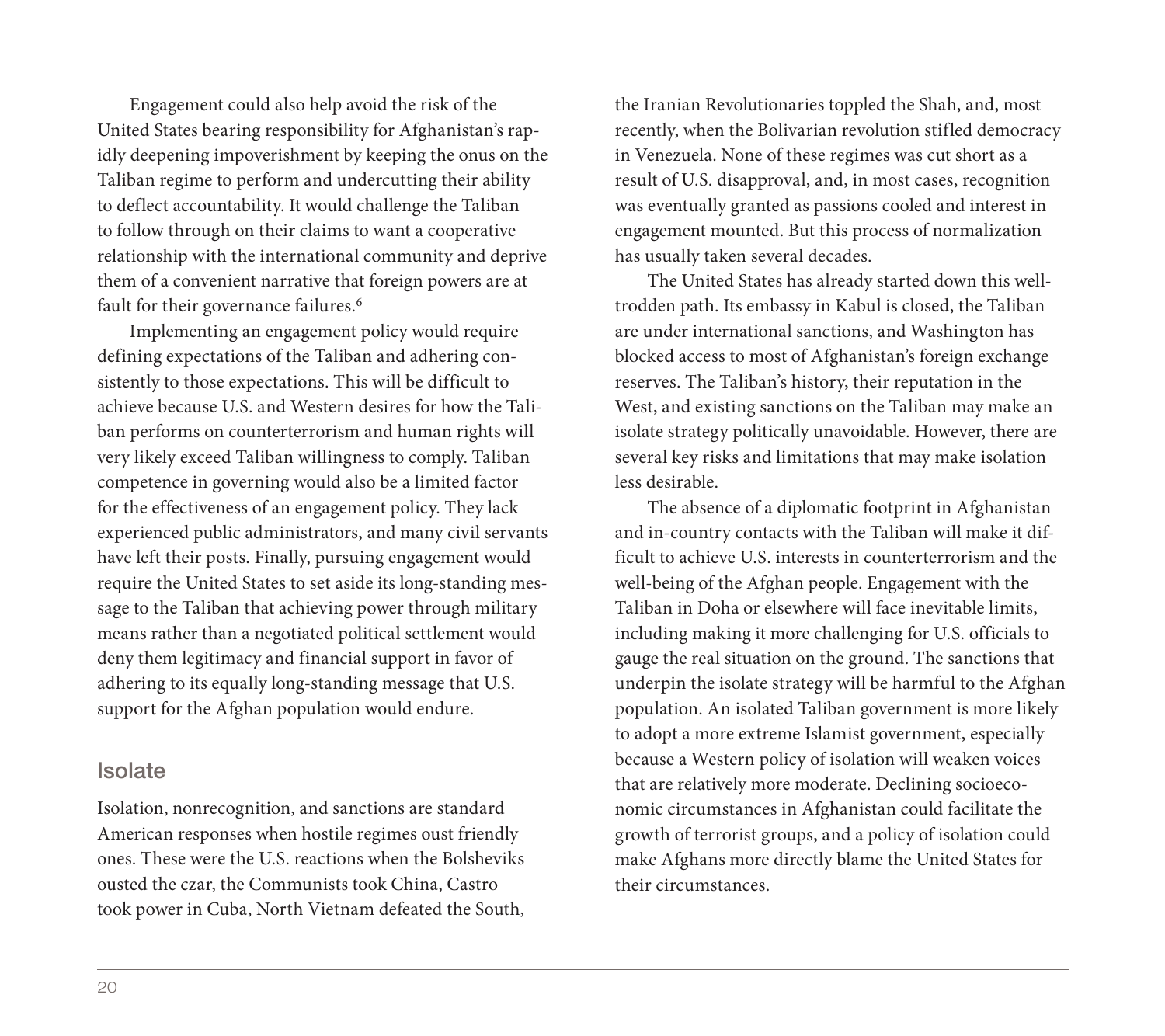An isolate strategy is unlikely to compel a change in Taliban behavior, except perhaps for the worse. The Taliban leaders have experienced imprisonment and austere conditions, and they have prioritized their own ideology despite Western sanctions and violence. They are unlikely to compromise their core objectives based on the threat or implementation of sanctions. Although the Taliban's first preference may be to gain Western assistance, they clearly prioritize policies that will help them maintain the loyalty of their followers, and they have a demonstrated ability to live and govern under Western isolation. Furthermore, the United States is unlikely to gain support from China, Russia, or Iran to restrict aid to or trade with the Taliban government, which will undercut any Western-led sanctions. A harsh sanctions regime will likely make the Taliban less cooperative on counterterrorism and the United States less able to verify the fulfillment of its commitments in this sphere.

## **Oppose**

There are two fundamental problems with a regime change strategy. First, it is not feasible under current conditions, because there is no viable opposition group. Second, even if it were feasible and would succeed, the United States would find itself once again supporting a dependent government in Kabul against local resistance with no better prospects of ultimate success than its last such effort. This alternative nevertheless has its champions in the U.S. Congress and in Afghanistan. There are some conditions under which this option might become attractive and even feasible. It would become attractive if the Taliban were found to be knowingly harboring extremist movements that were organizing

attacks on the United States or its allies. Under such a condition, neighboring states might be more willing to support resistance movements and/or permit the United States to assist from their territory.

None of these conditions exist at present. Working to plunge Afghanistan back into civil war would tend to draw in more-extremist groups, further radicalize the Taliban, and impose additional hardships on the Afghan people.

## Recommendations

Although engagement offers the only possibility of actually advancing American interests in Afghanistan even marginally, isolation remains the default choice. It is the proverbial alternative B nestled between alternative A, surrender, and alternative C, nuclear war, in the classic caricature of a Washington options memo. Moreover, from a bureaucratic decisionmaking perspective, isolation is the relatively easier choice to make because it is predominantly the status quo (in light of preexisting sanctions, closure of the U.S. embassy, and the immediate post-Taliban takeover suspension of aid and freeze of Afghan state assets). Isolation offers a pure passive-aggressive strategy, requiring no expenditure of funds or political capital and no controversial initiatives. As noted earlier, the policy of isolation has an exceptionally poor record of influencing the behavior or improving the character of the ostracized regime. Nevertheless, it is the expected response, satisfies the need to express disapproval, and allows one to ignore what one cannot abide.

In the present case, however, a policy of isolation increases the risk of successful attacks on the United States and/or its allies mounted by Afghanistan-based terrorists.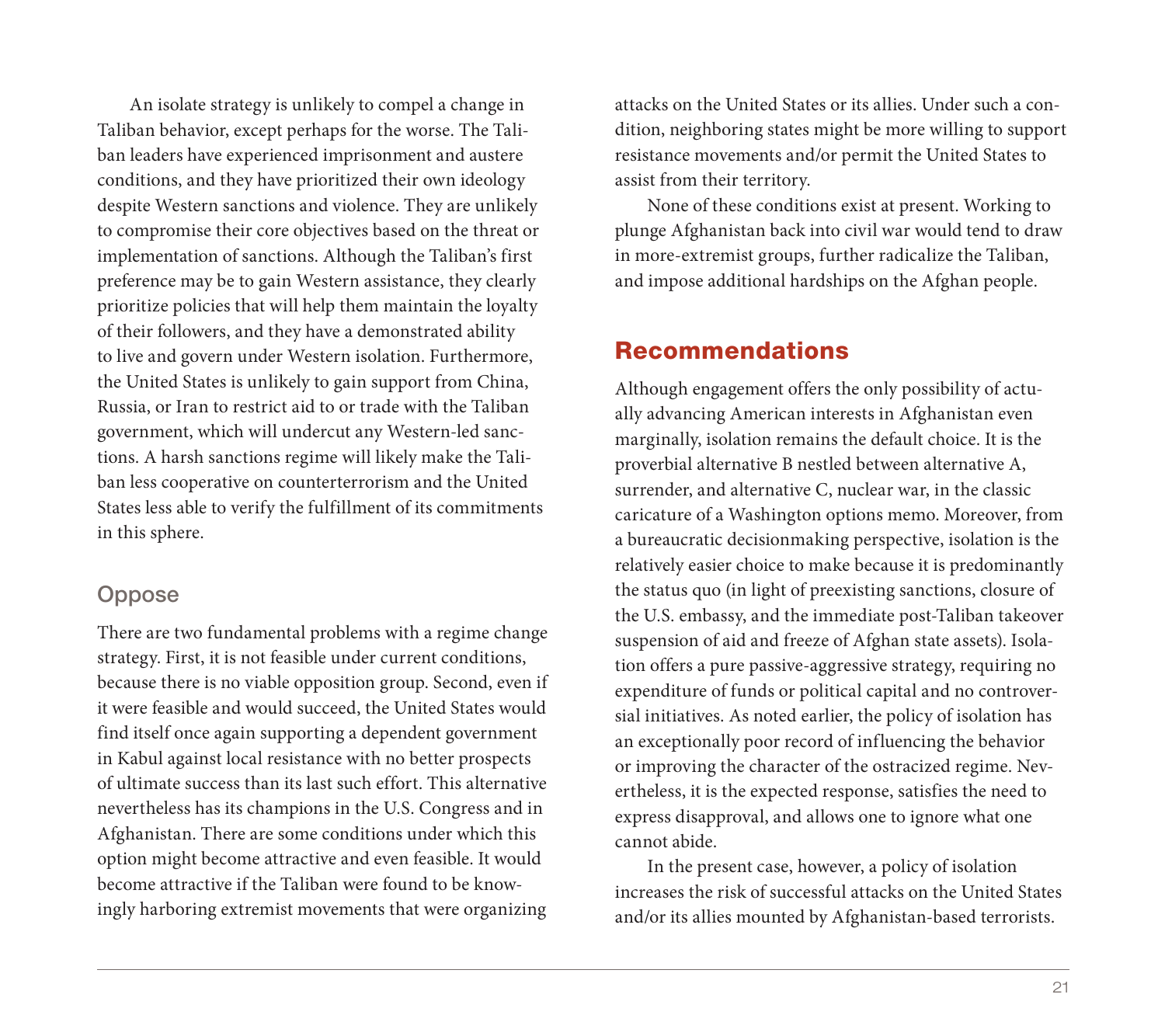Recognizing that the United States has already made significant steps toward isolation, we recommend beginning to rebalance the policy in the direction of engagement.

Working to ostracize Afghanistan's new government makes it less likely that the Taliban will fulfill their obligations to prevent attacks from Afghan territory. It will render the United States more dependent on its oft-cited but untested over-the-horizon counterterrorism capabilities. U.S. military and intelligence leaders have uniformly warned that this will make defense of the homeland more difficult.

A policy of isolation also diminishes the Taliban's incentive to accommodate, even marginally, international urgings to moderate its repressive behavior. It necessarily limits the range of things the United States might do in concert with the rest of the international community to alleviate Afghanistan's approaching economic collapse. Humanitarian aid—that is, the provision of food, medicine, and shelter—will not forestall hyperinflation, the disintegration of the banking system, the rapid decline of the urban economy, and the resultant population displacement, for which the United States will garner much of the blame. It is true that the Taliban, given time, may adopt policies that produce similar effects, but this crisis will occur before they have had the opportunity to do so.

Under other circumstances, it might seem sensible to let the pressure continue to grow on Afghanistan's new rulers before testing their willingness to engage, but such a stance will not keep pace with the looming economic disaster. And the domestic controversy over changing policy will only grow the longer isolation remains the norm. Recognizing, therefore, that the United States has already made significant steps toward isolation, we recommend beginning to rebalance the policy in the direction of engagement.

The United States should make the first cautious, but impactful, moves signaling an opening to engagement with a view to enabling steps to stem the steep decline in the economic situation. Measures to allow liquidity to be injected into the Afghan economy, prevent hyperinflation, and enable the banking system to operate are crucial. U.S. officials should be seen expressing concern about Afghanistan's looming economic crisis, consulting with other governments about what might be done, exploring ways to help stabilize the Afghan economy, and providing aid in ways that limit the risk of diversion of resources to other purposes. The United States and other donors should also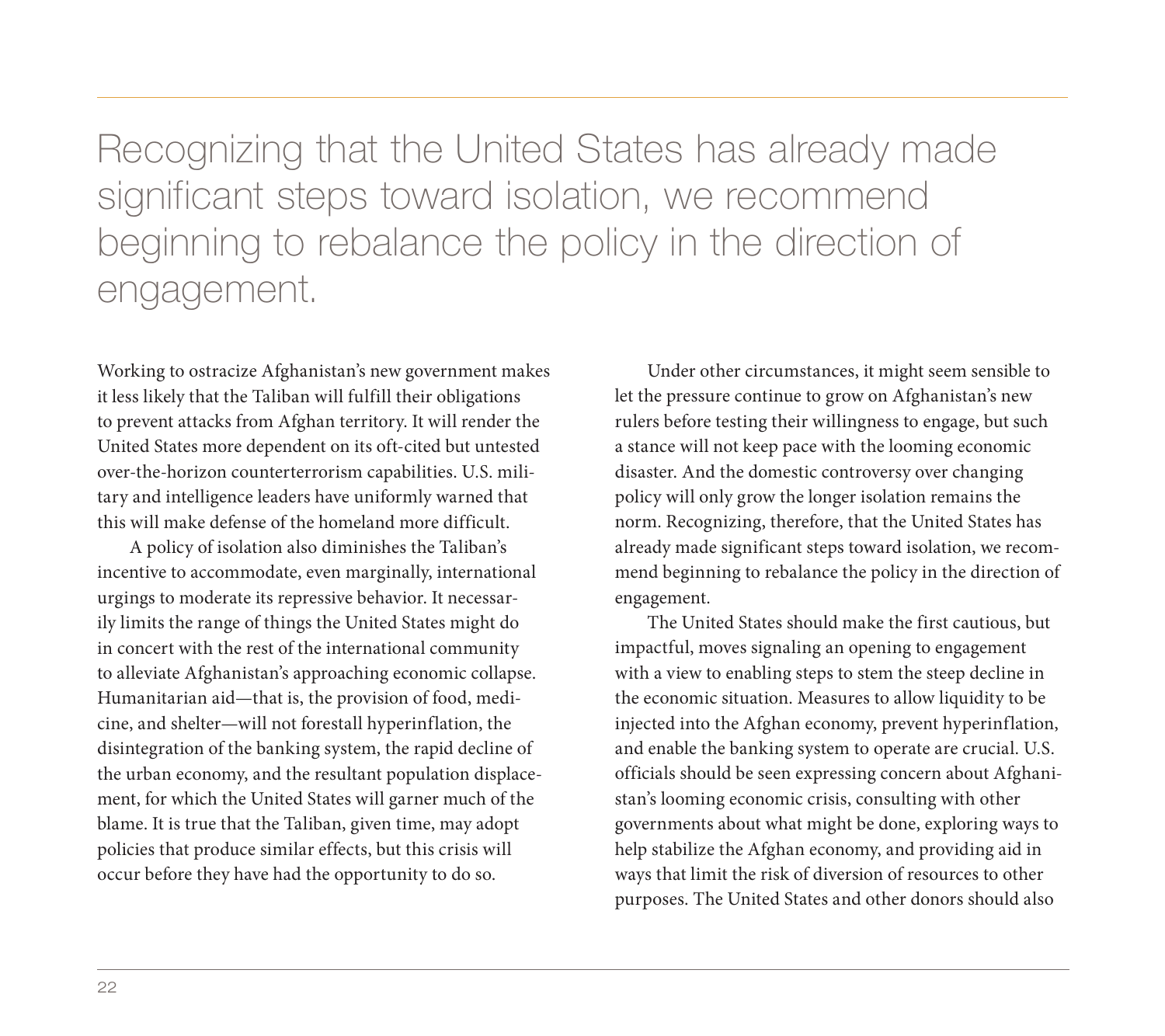expand aid beyond strictly humanitarian assistance, using funds allocated for development assistance to support basic human needs by channeling resources to NGOs, private companies, and the public sector with careful monitoring and verification. Mid-level U.S. government officials might arrange to visit Kabul, perhaps with the announced purpose of engaging in technical-level discussions on economic issues and humanitarian aid delivery.

On counterterrorism, intelligence channels should be opened and routinized if they have not already been. A forum might be established, in Doha, perhaps, for the two sides to discuss further implementation of the February 2020 U.S.-Taliban agreement.

Another early step might be quietly supporting tracktwo dialogue among experts and former officials to broadly explore the potential trajectories for the U.S.-Afghanistan relationship. The United States might grant visas to nonofficial Taliban-connected figures to attend meetings in the United States on the topic.

An engagement policy offers the opportunity to better align Western and regional approaches to the Islamic Emirate, thereby exposing the Taliban to converging and compatible regional and broader international pressures. China, Russia, Iran, and Pakistan have their own concerns about violent extremist groups operating from Afghanistan and can be expected to join in pressing the Taliban to prevent such activity. Although less concerned about human rights, these states will want to avoid the collapse of essential government services and to urge the Taliban to broaden the base of its government and avoid oppressing minorities.

More-substantial forms of engagement should be considered based on the Taliban's responsiveness to these initial gestures. As we have indicated, engagement is the only of these postures that is likely to advance the United States' remaining interests in Afghanistan, so it should be given a try before isolation becomes locked in, as it has so often in the past.

The Islamic Emirate is certainly not the best government Afghans can hope for, but neither is it the worst they may get. The sole remaining source of resistance to the Islamic Emirate is the Islamic State. Another alternative is no government at all, only multiple competing extremist groups, regional and ethnic militias, and proxy combatants supported by neighboring states. Such outcomes would undoubtably be worse for the Afghan people and for the United States. An opposition strategy—that is, regime change—should, therefore, remain a last resort, and only in connection with manifestly grave terrorism concerns.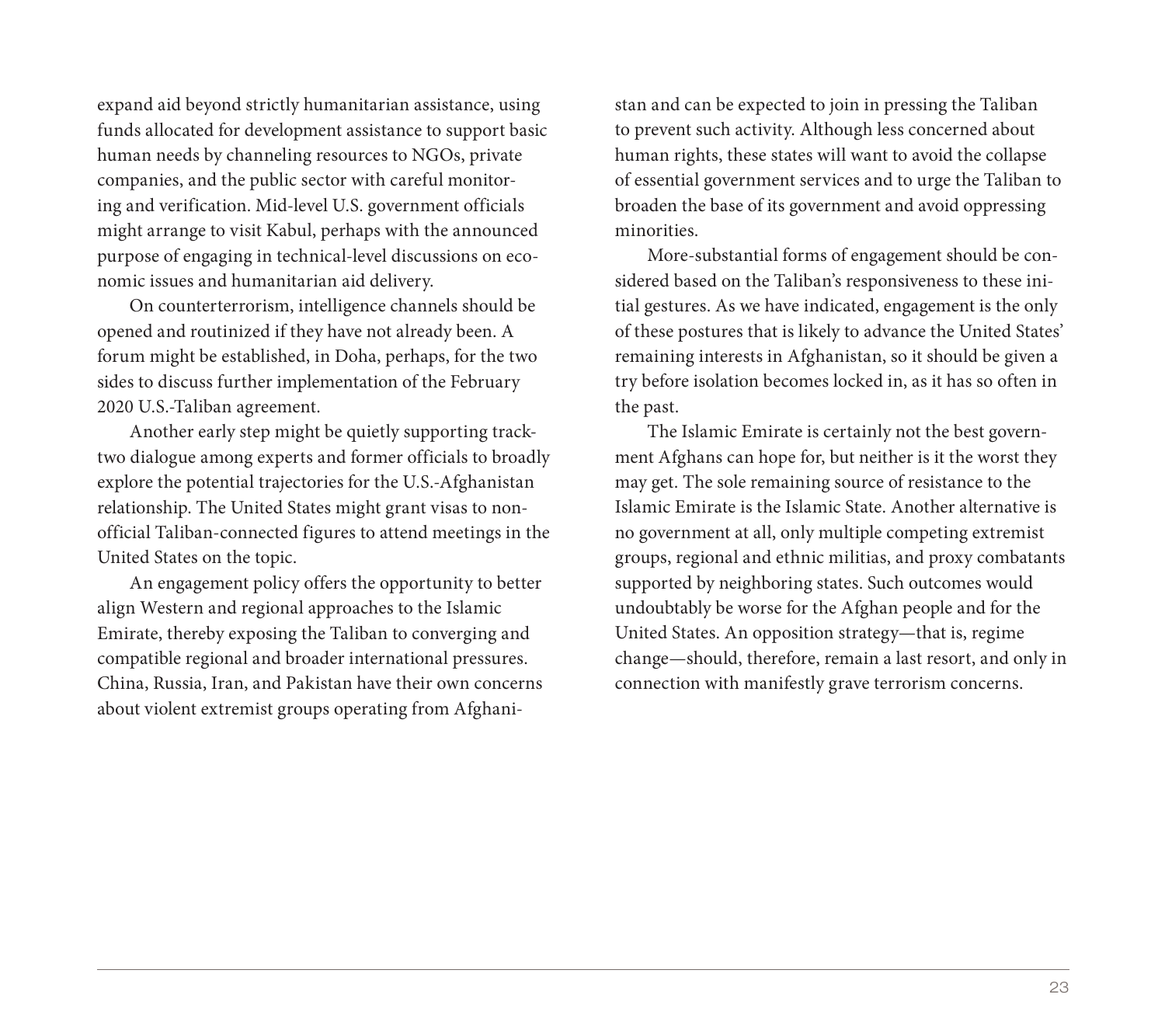## **Notes**

<sup>1</sup> A U.S. delegation led by Deputy CIA Director David Cohen, which included State Department officials, had the first official U.S. meeting with the Taliban since the U.S. withdrawal from Afghanistan in Doha on October 9–10, 2021 (DeYoung, 2021).

<sup>2</sup> The United States could object to seating the Taliban representative in the General Assembly objecting in the Credentials Committee, of which it is a member, or objecting in the General Assembly itself. Regarding credentialing procedures, see Johnson, 2021.

<sup>3</sup> The U.S. government has so far indicated publicly that it does not plan to unfreeze the reserves (Psaledakis and Lawder, 2021).

<sup>4</sup> See also International Crisis Group, 2021.

<sup>5</sup> The Chairman of the Joint Chiefs of Staff, General Mark Milley, explained in testimony that the removal of U.S. forces "makes it much more difficult for us to conduct intelligence surveillance reconnaissance find-fix functions. . . . We can still do it. It's not impossible but it'll make it more difficult" ("Military Leaders, Gen. Milley Testify on Afghanistan Exit: Full Hearing Transcript" Rev, September 28, 2021).

<sup>6</sup> These claims have been made regularly both publicly and privately. For instance, on November 8, 2021, a statement distributed by a Taliban regime spokesperson to journalists and others via WhatsApp and attributed to Sirajuddin Haqqani, Minister of Interior, Islamic Emirate of Afghanistan, stated: "Our war was a war of liberation which was our legitimate right. We are intending to have positive relations with the world and are committed to the Doha Agreement. We are not posing any security threat to the world and are ready to build trust with other countries."

## **References**

"Afghanistan: Taliban 'Tortured and Massacred' Men from Hazara Minority," *BBC*, August 20, 2021.

"Agreement for Bringing Peace to Afghanistan Between the Islamic Emirate of Afghanistan Which Is Not Recognized by the United States as a State and Is Known as the Taliban and the United States of America," February 29, 2020. As of February 5, 2022: https://www.state.gov/wp-content/uploads/2020/02/ [Agreement-For-Bringing-Peace-to-Afghanistan-02.29.20.pdf](https://www.state.gov/wp-content/uploads/2020/02/Agreement-For-Bringing-Peace-to-Afghanistan-02.29.20.pdf)

Albert, Eleanor, "What to Know About Sanctions on North Korea," Council on Foreign Relations, July 16, 2019. As of February 5, 2022: https://www.cfr.org/backgrounder/ [what-know-about-sanctions-north-korea](https://www.cfr.org/backgrounder/what-know-about-sanctions-north-korea) 

Anderson, Scott R., "History and Recognition of the Taliban," *Lawfare*, August 26, 2021. As of February 5, 2022: <https://www.lawfareblog.com/history-and-recognition-taliban>

Bahiss, Ibraheem, "Afghanistan's Taliban Expand Their Interim Government," International Crisis Group, September 28, 2021. As of February 5, 2022:

[https://www.crisisgroup.org/asia/south-asia/afghanistan/](https://www.crisisgroup.org/asia/south-asia/afghanistan/afghanistans-taliban-expand-their-interim-government)  afghanistans-taliban-expand-their-interim-government

Byrd, William, "After Taliban Takeover, Can Afghanistan's Economy Survive?" U.S. Institute of Peace, September 7, 2021. As of February 5, 2022:

https://www.usip.org/publications/2021/09/ [after-taliban-takeover-can-afghanistans-economy-survive](https://www.usip.org/publications/2021/09/after-taliban-takeover-can-afghanistans-economy-survive)

CBS News, "Taliban Blames U.S. as 1 Million Afghan Kids Face Death by Starvation," October 20, 2021.

Central Command, "House Armed Services Committee Hearing National Security Challenges and U.S. Military Activities in the Greater Middle East and Africa," April 20, 2021. As of February 5, 2022: [https://www.centcom.mil/Portals/6/Documents/Transcripts/](https://www.centcom.mil/Portals/6/Documents/Transcripts/04202021HASCCENTCOMandAFRICOMTranscript.pdf) 04202021HASCCENTCOMandAFRICOMTranscript.pdf

DeYoung, Karen, "U.S. Holds First Direct Talks with Taliban Since Withdrawal," *Washington Post*, October 9, 2021.

Executive Order 13886, "Modernizing Sanctions to Combat Terrorism," *Federal Register*, September 9, 2019.

Fassihi, Farnaz, and Steven Lee Myers, "China, with \$400 Billion Iran Deal, Could Deepen Influence in Mideast," *New York Times*, March 29, 2021.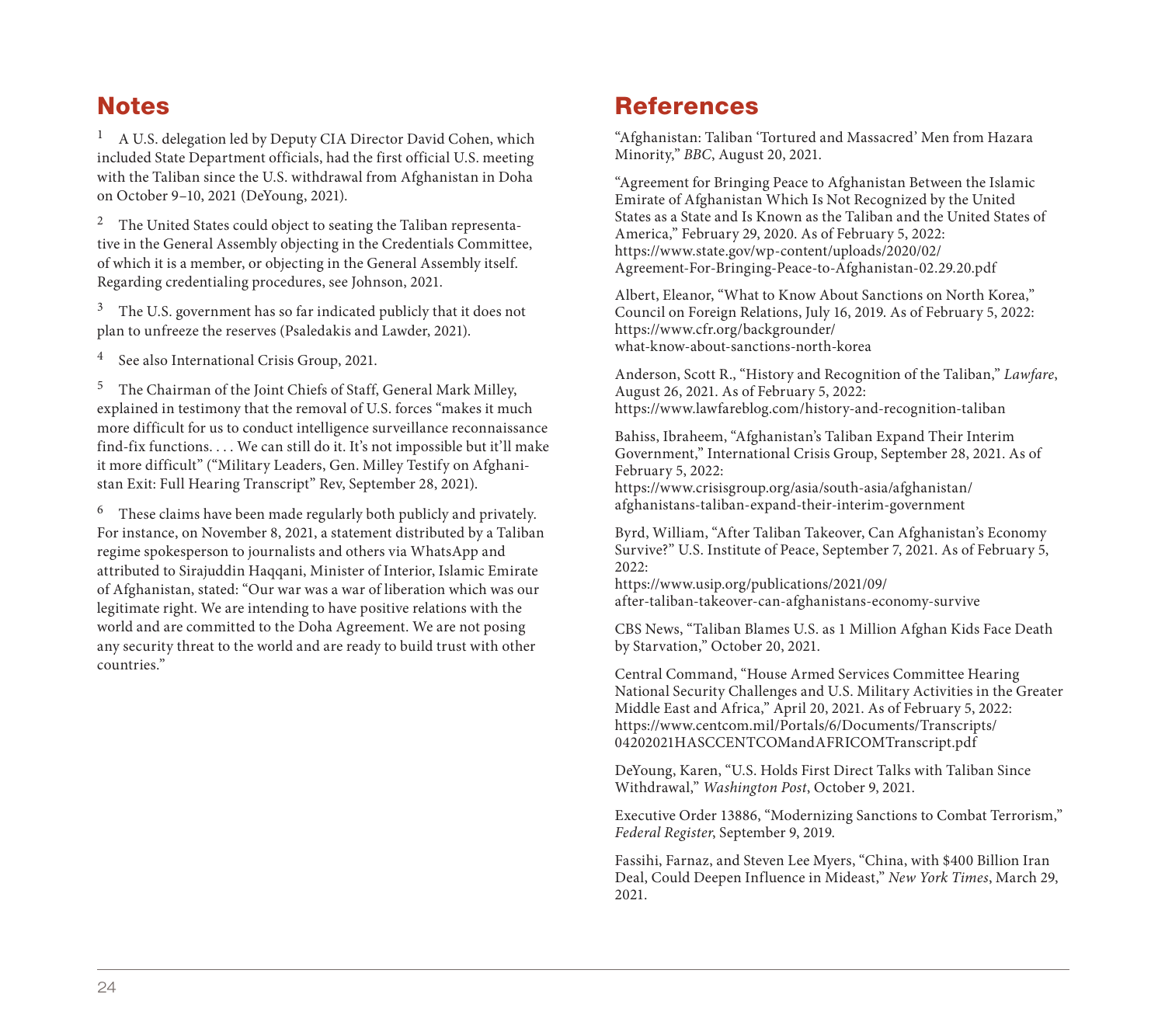Gannon, Kathy, "Taliban Say They Won't Work with US to Contain Islamic State," Associated Press, October 9, 2021.

George, Susannah, "Taliban Sends Hundreds of Fighters to Eastern Afghanistan to Wage War Against Islamic State," *Washington Post*, November 22, 2021.

Gordon, Michael, and Gordon Lubold, "U.S. Asked Russia About Offer of Bases to Monitor Afghan Terror Threat," *Wall Street Journal*, September 27, 2021.

Haidar, Suhasini, "Indian Team Meets Taliban Deputy PM," *The Hindu*, October 21, 2021.

Human Rights Watch, "No Forgiveness for People Like You," webpage, November 30, 2021. As of February 5, 2022: [https://www.hrw.org/report/2021/11/30/no-forgiveness-people-you/](https://www.hrw.org/report/2021/11/30/no-forgiveness-people-you/executions-and-enforced-disappearances-afghanistan) executions-and-enforced-disappearances-afghanistan

Huylebroek, Jim, and Victor Blue, "In Panjshir, Few Signs of an Active Resistance, or Any Fight at All," *New York Times*, September 17, 2021.

International Crisis Group, "Thinking Through the Dilemmas of Aid to Afghanistan," webpage, October 7, 2021. As of February 5, 2022: [https://www.crisisgroup.org/asia/south-asia/afghanistan/](https://www.crisisgroup.org/asia/south-asia/afghanistan/thinking-through-dilemmas-aid-afghanistan-0)  thinking-through-dilemmas-aid-afghanistan-0

Isachenkov, Vladimir, "Russia Was Ready for the Taliban's Win Due to Longtime Contacts," Associated Press, August 19, 2021.

Johnson, Larry D., "Expert Backgrounder: How Can the Taliban Be Prevented from Representing Afghanistan in the United Nations?" *Just Security*, August 18, 2021. As of February 5, 2022: https://www.justsecurity.org/77806/ [expert-backgrounder-how-can-the-taliban-be-prevented-from](https://www.justsecurity.org/77806/expert-backgrounder-how-can-the-taliban-be-prevented-from-representing-afghanistan-in-the-united-nations/)representing-afghanistan-in-the-united-nations/

"Joint Statement of the Participants in the Moscow Forma Consultations on Afghanistan," Moscow, October 20, 2021. As of February 5, 2022: https://www.mid.ru/ru/foreign\_policy/news/-/asset\_publisher/ cKNonkJE02Bw/content/id/4913908?p\_p\_id=101\_INSTANCE\_ [cKNonkJE02Bw&\\_101\\_INSTANCE\\_cKNonkJE02Bw\\_languageId=en\\_](https://www.mid.ru/ru/foreign_policy/news/-/asset_publisher/cKNonkJE02Bw/content/id/4913908?p_p_id=101_INSTANCE_cKNonkJE02Bw&_101_INSTANCE_cKNonkJE02Bw_languageId=en_GB) GB

Kofman, Michael, Aaron Stein, and Yun Sun, "After Withdrawal: How China, Turkey, and Russia Will Respond to the Taliban," *War on the Rocks*, August 31, 2021. As of February 5, 2022: https://warontherocks.com/2021/08/ [after-withdrawal-how-china-turkey-and-russia-will-respond-to-the-](https://warontherocks.com/2021/08/after-withdrawal-how-china-turkey-and-russia-will-respond-to-the-taliban/)

taliban/

Lead Inspector General for Operation Freedom's Sentinel, *Quarterly Report to the United States Congress, July 1, 2021–September 30, 2021*, Washington, D.C., November 16, 2021. As of February 5, 2022: https://www.dodig.mil/reports.html/Article/2844712/ [lead-inspector-general-for-operation-freedoms-sentinel-i-quarterly](https://www.dodig.mil/reports.html/Article/2844712/lead-inspector-general-for-operation-freedoms-sentinel-i-quarterly-report-to-th/)report-to-th/

Loertscher, Seth, Daniel Milton, Bryan Price, and Cynthia Loertscher, *The Terrorist Lists: An Examination of the U.S. Government's Counterterrorism Designation Efforts*, Combating Terrorism Center at West Point, September 2020. As of February 5, 2022: [https://ctc.usma.edu/wp-content/uploads/2020/09/](https://ctc.usma.edu/wp-content/uploads/2020/09/The-Terrorist-Lists-report.pdf) The-Terrorist-Lists-report.pdf

Lohmann, Sascha, "Extraterritorial U.S. Sanctions," *SWP Comment*, German Institute for International and Security Affairs (SWP), No. 5, February 2019. As of February 5, 2022: [https://www.swp-berlin.org/publications/products/](https://www.swp-berlin.org/publications/products/comments/2019C05_lom.pdf) comments/2019C05\_lom.pdf

"Military Leaders, Gen. Milley Testify on Afghanistan Exit: Full Hearing Transcript," *Rev*, September 28, 2021. As of February 5, 2022: https://www.rev.com/blog/transcripts/ [military-leaders-gen-milley-testify-on-afghanistan-exit-full-hearing](https://www.rev.com/blog/transcripts/military-leaders-gen-milley-testify-on-afghanistan-exit-full-hearing-transcript)transcript

Ministry of Foreign Affairs of the People's Republic of China, "Wang Yi Attends the G20 Foreign Ministers' Video Conference on Afghanistan," webpage, September 23, 2021. As of February 5, 2022: [https://www.fmprc.gov.cn/mfa\\_eng/zxxx\\_662805/t1909122.shtml](https://www.fmprc.gov.cn/mfa_eng/zxxx_662805/t1909122.shtml)

Mujahid, Zabihullah, "Latest US Position Regarding Blacklist Is a Violation of Doha Agreement," Twitter post, September 9, 2021. As of February 5, 2022:

[https://twitter.com/Zabehulah\\_M33/status/1435866633118097409?s=20](https://twitter.com/Zabehulah_M33/status/1435866633118097409?s=20)

Nelson, Eshe, and Alan Rappeport, "U.S. and I.M.F. Apply a Financial Squeeze on the Taliban," *New York Times*, August 18, 2021.

Nichols, Michelle, "Taliban Names Afghan U.N. Envoy, Asks to Speak to World Leaders," Reuters, September 21, 2021.

Nossiter, Adam, and Eric Schmitt, "U.S. Launches Strike on ISIS-K as Bombing's Death Toll Soars," *New York Times*, August 27, 2021.

Office of Foreign Assets Control, "General License No. 16," December 10, 2021. As of February 5, 2022: [https://home.treasury.gov/system/files/126/ct\\_gl16\\_1.pdf](https://home.treasury.gov/system/files/126/ct_gl16_1.pdf)

Psaledakis, Daphne, and David Lawder, "Taliban Won't Be Allowed Access to Afghan Central Bank Reserves—Adeyemo," Reuters, October 19, 2021.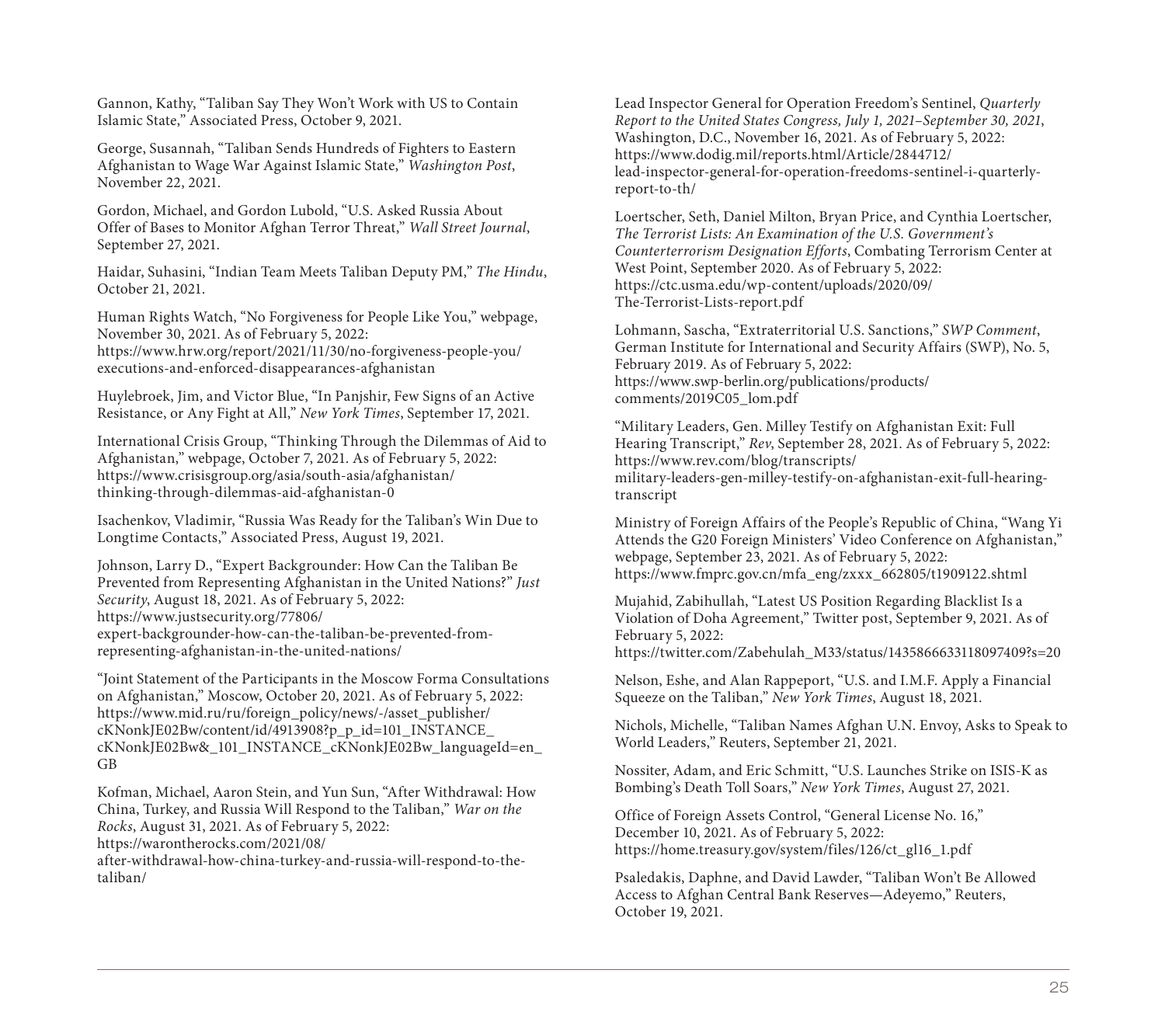Raghavan, Sudarsan, "The U.S. Branded the Haqqanis Terrorists and Issued \$5 Million Bounties. Now They're in Power in the Taliban Government," *Washington Post*, September 11, 2021.

Sayed, Abdul, "ISIS-K Is Ready to Fight the Taliban. Here's How the Group Became a Major Threat in Afghanistan," *Washington Post*, August 29, 2021.

Schmitt, Eric, "McKenzie Suggests the U.S. May Not Be Able to Prevent al Qaeda and ISIS from Rebuilding in Afghanistan," *New York Times*, September 28, 2021.

Schorzman, Douglas, "Who Are the Taliban's New Government Leaders? Here's What We Know," *New York Times*, September 8, 2021.

Shinkman, Paul, "ISIS in Afghanistan Could Attack U.S. Within 6 Months: U.S. Intelligence," *US News and World Report*, October 26, 2021.

Stancati, Margherita, and Eshanullah Amiri, "Taliban Reach Out to Shiite Hazara Minority, Seeking Unity and Iran Ties," *Wall Street Journal*, September 2, 2021.

TASS, "Russia Will Encourage Taliban to Behave in a Civilized Manner, Lavrov Says," September 25, 2021. As of February 5, 2022: <https://tass.com/world/1342369>

Taylor, Adam, "Even in the Midst of Afghan Peace Talks, the Taliban Still Deny al Qaeda Was Behind 9/11," *Washington Post*, August 22, 2019.

Thomas, Clayton, "Terrorist Groups in Afghanistan," Congressional Research Service, August 17, 2021. As of February 5, 2022: <https://crsreports.congress.gov/product/pdf/IF/IF10604>

Threlkeld, Elizabeth, and Grace Easterly, *Afghanistan-Pakistan Ties and Future Stability in Afghanistan*, Washington, D.C.: U.S. Institute of Peace, No. 175, August 2021. As of February 5, 2022: [https://www.usip.org/sites/default/files/2021-08/pw\\_175-afghanistan\\_](https://www.usip.org/sites/default/files/2021-08/pw_175-afghanistan_pakistan_ties_and_future_stability_in_afghanistan.pdf) pakistan\_ties\_and\_future\_stability\_in\_afghanistan.pdf

Trofimov, Yaroslav, and Saeed Shah, "Kabul Faces Blackout as Taliban Don't Pay Electricity Suppliers," *Wall Street Journal*, October 3, 2021.

Umarov, Temur, "Why Tajikistan Is Taking a Stand Against the Taliban," Carnegie Moscow Center, October 26, 2021. As of February 5, 2022:

<https://carnegiemoscow.org/commentary/85649>

UN—*See* United Nations.

UN News, "Afghanistan's Healthcare System on Brink of Collapse, as Hunger Hits 95 Per Cent of Families," webpage, September 22, 2021. As of February 5, 2022: <https://news.un.org/en/story/2021/09/1100652>

United Nations, "Security Council Committee Established Pursuant to Resolution 1988 (2011)," webpage, 2011. As of February 5, 2022: <https://www.un.org/securitycouncil/sanctions/1988>

United Nations, Security Council Resolution 2255, December 22, 2015.

United Nations, Security Council Resolution 1211 (2020), S/2020/1211, December 31, 2020.

United Nations, "Twelfth Report of the Analytical Support and Sanctions Monitoring Team Submitted Pursuant to Resolution 2557 (2020) Concerning the Taliban and Other Associated Individuals and Entities Constituting a Threat to The Peace Stability and Security of Afghanistan," S/2021/486, June 1, 2021.

United Nations Development Program, "97 Percent of Afghans Could Plunge into Poverty by Mid 2022, Says UNDP," press release, September 9, 2021. As of February 5, 2022: https://www.undp.org/press-releases/ [97-percent-afghans-could-plunge-poverty-mid-2022-says-undp](https://www.undp.org/press-releases/97-percent-afghans-could-plunge-poverty-mid-2022-says-undp)

United Nations Security Council, "1988 Sanctions List," webpage, undated. As of February 5, 2022: <https://www.un.org/securitycouncil/sanctions/1988/materials>

United States Agency for International Development, "Syria—Complex Emergency," September 3, 2021. As of February 5, 2022: [https://www.usaid.gov/sites/default/files/documents/09.03.2021\\_-\\_](https://www.usaid.gov/sites/default/files/documents/09.03.2021_-_USG_Syria_Complex_Emergency_Fact_Sheet_10.pdf) USG\_Syria\_Complex\_Emergency\_Fact\_Sheet\_10.pdf

U.S. Code, Title 8, Section 1189, Designation of Foreign Terrorist Organizations, 2004.

U.S. Code, Title 18, Section 2339B, Providing Material Support or Resources to Designated Foreign Terrorist Organizations, 2011.

U.S. Department of State, "Foreign Terrorist Organizations," webpage, undated. As of February 5, 2022: <https://www.state.gov/foreign-terrorist-organizations/>

U.S. Department of State, "Daily Press Briefing," April 24, 1997. As of February 5, 2022: <https://1997-2001.state.gov/briefings/9704/970424.html>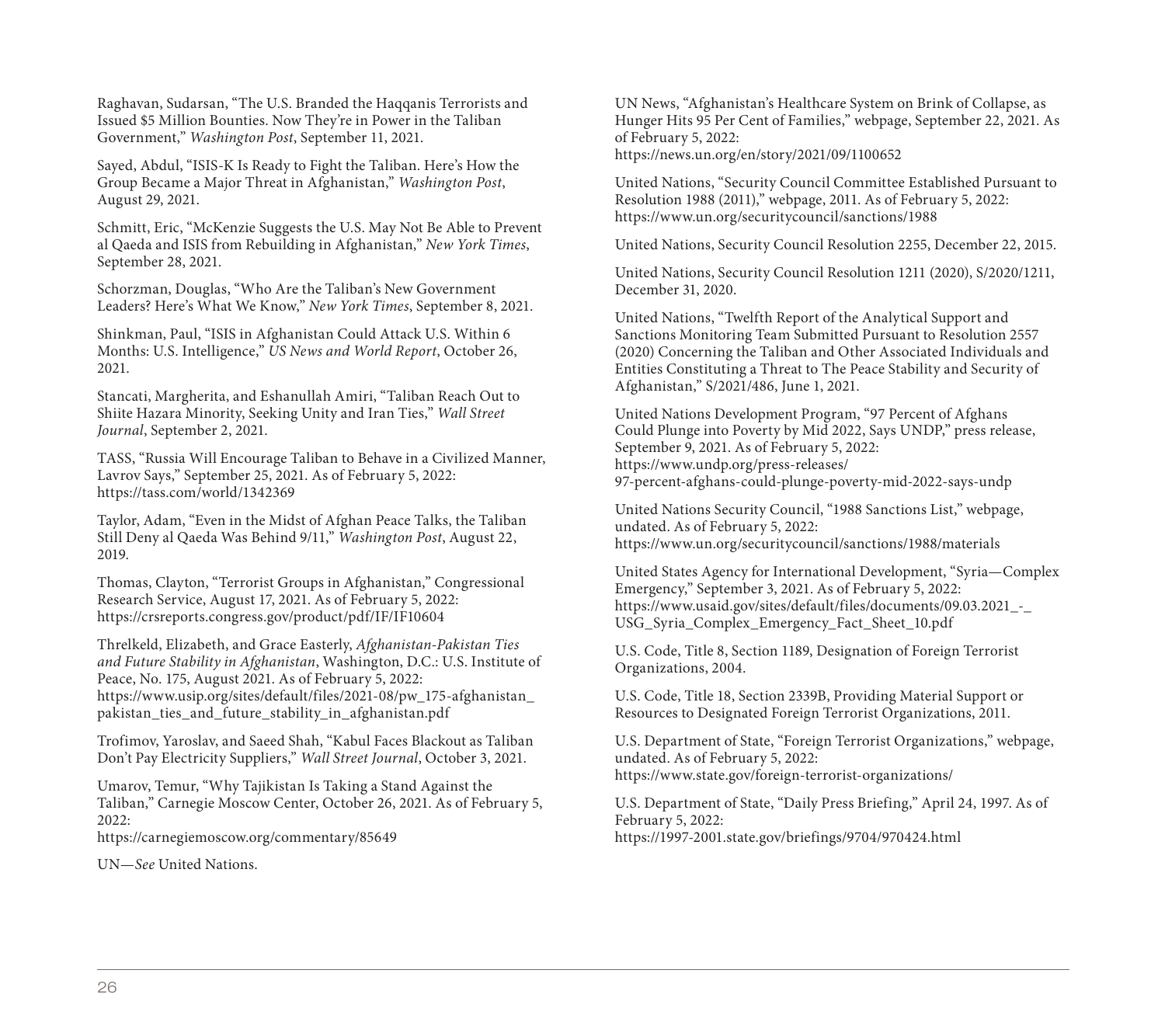U.S. Department of State, "Usama bin Ladin: Charge Reiterates U.S. Concerns to Key Taliban Official, Who Sticks to Well-Known Taliban Positions," cable, December 19, 1998, unclassified and released in full. As of February 5, 2022:

[https://nsarchive2.gwu.edu/NSAEBB/NSAEBB134/Document%205%20](https://nsarchive2.gwu.edu/NSAEBB/NSAEBB134/Document%205%20-%20ISLAMA%2009222.pdf) -%20ISLAMA%2009222.pdf

U.S. Department of State, "Secretary Antony J. Blinken Remarks on Afghanistan at a Press Availability," press release, Washington D.C., September 3, 2021. As of September 12, 2021: https://www.state.gov/ [secretary-antony-j-blinken-remarks-on-afghanistan-at-a-press](https://www.state.gov/secretary-antony-j-blinken-remarks-on-afghanistan-at-a-press-availability/)availability/

U.S. Department of the Treasury, "Treasury Issues General Licenses and Guidance to Facilitate Humanitarian Assistance to Afghanistan," press release, September 24, 2021. As of February 5, 2022: <https://home.treasury.gov/news/press-releases/jy0372>

U.S. Embassy and Consulates in India, "Remarks by President Trump on the Strategy in Afghanistan and South Asia," Arlington, Va., August 17, 2021. As of February 5, 2022: https://in.usembassy.gov/ [remarks-president-trump-strategy-afghanistan-south-asia/](https://in.usembassy.gov/remarks-president-trump-strategy-afghanistan-south-asia/) 

"U.S. Offers Aid on Coronavirus Outbreak," *The Iran Primer*, United States Institute of Peace, April 14, 2020. As of February 5, 2022: [https://iranprimer.usip.org/blog/2020/feb/28/](https://iranprimer.usip.org/blog/2020/feb/28/us-offers-aid-coronavirus-outbreak) us-offers-aid-coronavirus-outbreak

Washington Post, "Milley, Austin Face Questions on Afghanistan at Senate Hearing—9/28," YouTube, September 28, 2021. As of February 5, 2022:

<https://www.youtube.com/watch?v=85s3qVwTbts>

"Western Union to Resume Money-Transfer Services to Afghanistan," *Al Jazeera*, September 2, 2021. As of February 5, 2022: https://www.aljazeera.com/economy/2021/9/2/ [western-union-to-resume-money-transfer-services-to-afghanistan](https://www.aljazeera.com/economy/2021/9/2/western-union-to-resume-money-transfer-services-to-afghanistan)

White House, "Remarks by the President in Address to the Nation on the Way Forward in Afghanistan and Pakistan," webpage, December 1, 2009. As of February 5, 2022:

https://obamawhitehouse.archives.gov/the-press-office/ [remarks-president-address-nation-way-forward-afghanistan-and](https://obamawhitehouse.archives.gov/the-press-office/remarks-president-address-nation-way-forward-afghanistan-and-pakistan)pakistan

White House, "Remarks by President Biden on the Way Forward in Afghanistan," webpage, April 14, 2021a. As of February 5, 2022: [https://www.whitehouse.gov/briefing-room/speeches-remarks/2021/04/](https://www.whitehouse.gov/briefing-room/speeches-remarks/2021/04/14/remarks-by-president-biden-on-the-way-forward-in-afghanistan/) 14/remarks-by-president-biden-on-the-way-forward-in-afghanistan/

White House, "Remarks by President Biden on the End of the War in Afghanistan," webpage, August 31, 2021b. As of February 5, 2022: [https://www.whitehouse.gov/briefing-room/speeches-remarks/2021/](https://www.whitehouse.gov/briefing-room/speeches-remarks/2021/08/31/remarks-by-president-biden-on-the-end-of-the-war-in-afghanistan/) 08/31/remarks-by-president-biden-on-the-end-of-the-war-inafghanistan/

World Bank, "Afghanistan's Development Gains: Progress and Challenges," webpage, undated. As of February 5, 2022: [https://openknowledge.worldbank.org/bitstream/handle/10986/33209/](https://openknowledge.worldbank.org/bitstream/handle/10986/33209/Afghanistans-Development-Gains-Progress-and-Challenges.pdf?sequence=5&isAllowed=y) Afghanistans-Development-Gains-Progress-and-Challenges. pdf?sequence=5&isAllowed=y

World Bank, "Afghanistan Overview," webpage, last updated October 8, 2021. As of February 5, 2022: <https://www.worldbank.org/en/country/afghanistan/overview#1>

World Food Program, "Educated Urban Afghans Are New Face of Hunger as Jobs and Incomes Dry Up," webpage, September 22, 2021a. As of February 5, 2022: https://www.wfp.org/news/ [educated-urban-afghans-are-new-face-hunger-jobs-and-incomes-dry](https://www.wfp.org/news/educated-urban-afghans-are-new-face-hunger-jobs-and-incomes-dry)

World Food Program, "Afghanistan Set to Be the World's Worst Humanitarian Crisis, Report Warns," webpage, October 25, 2021b. As of February 5, 2022: https://www.wfp.org/stories/

[afghanistan-climate-crisis-drought-wfp-hunger-cop26-ipc-un](https://www.wfp.org/stories/afghanistan-climate-crisis-drought-wfp-hunger-cop26-ipc-un)

Zarate, Juan, *Treasury's War: The Unleashing of a New Era of Financial Warfare*, PublicAffairs, 2013.